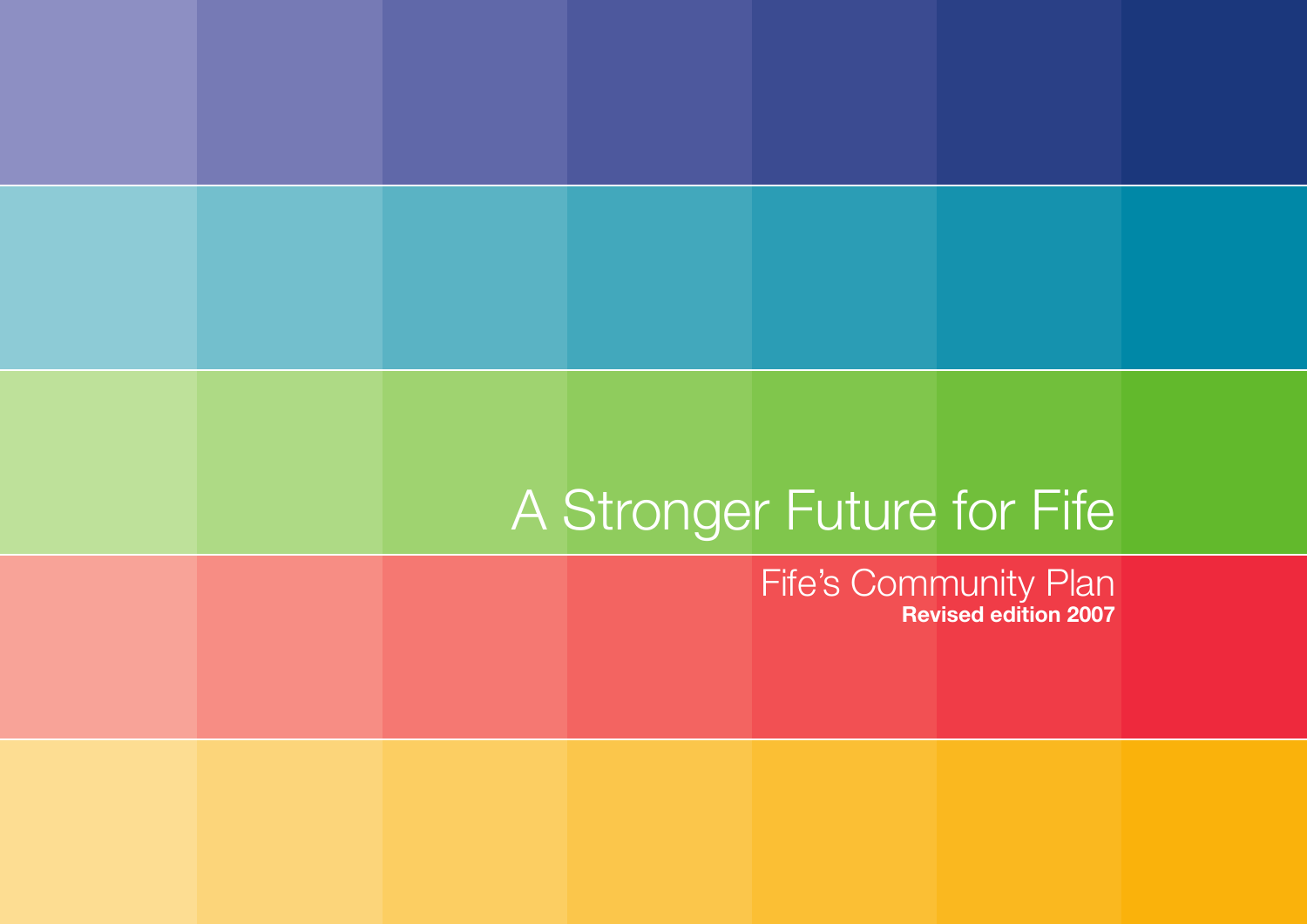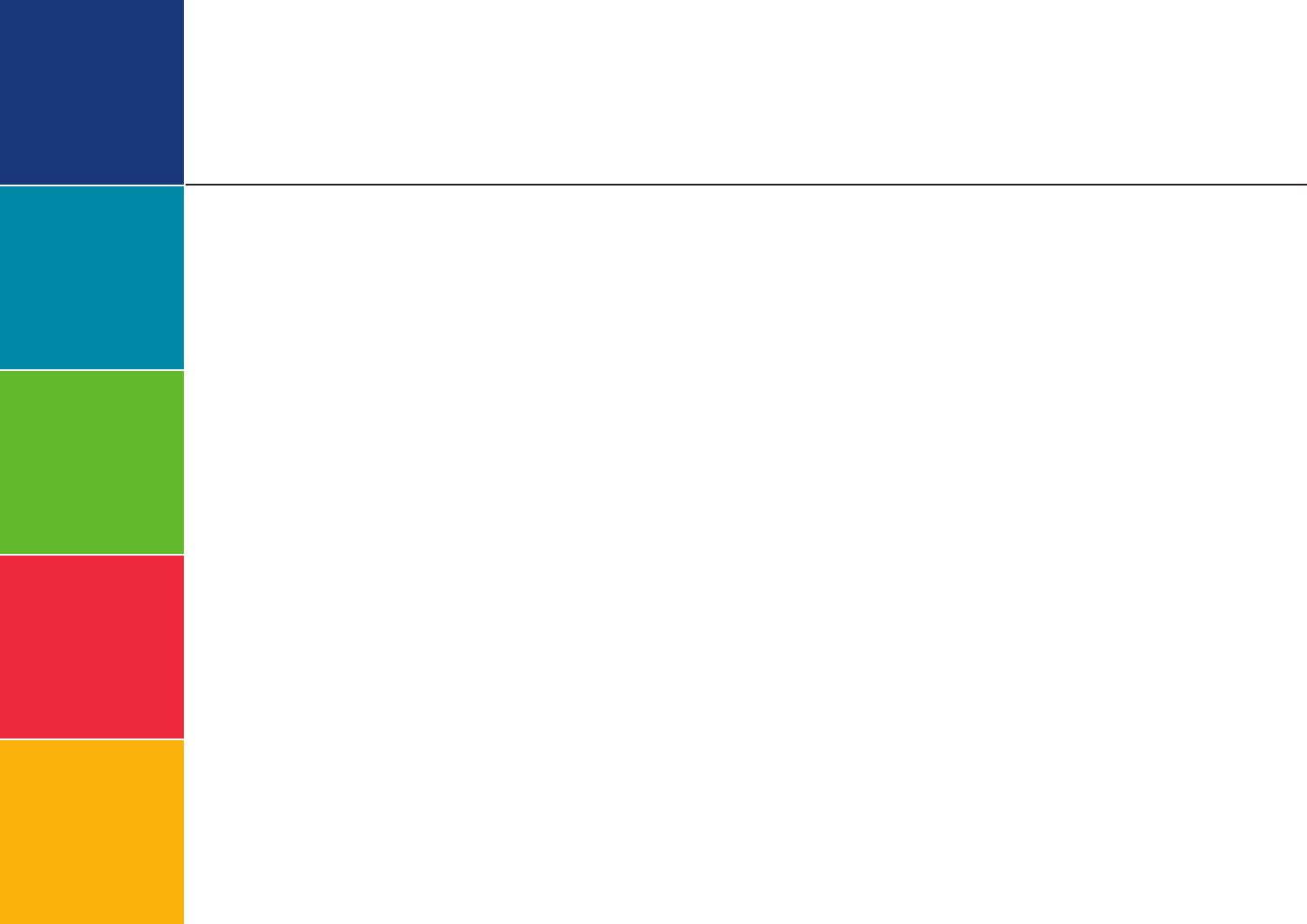# Foreword

Welcome to the 2007 revised edition of Fife's Community Plan: 'A Stronger Future for Fife.' This is the second revision of the plan since it was first published in 2000.

"A Stronger Future for Fife" is the overarching strategic plan for Fife. It provides a framework for every other strategy and plan that we put in place.

Fife's community planning partners – Fife Council, NHS Fife, Fife Constabulary, CVS Fife, Scottish Enterprise Fife, Communities Scotland and Fife's further and higher education sector - have signed up to the shared vision set out in this plan. We shall continue to work with the people of Fife to achieve our vision.

In the three years that remain of the current plan, we aim to make further progress in delivering the community plan outcomes although many of these will take longer to fully achieve.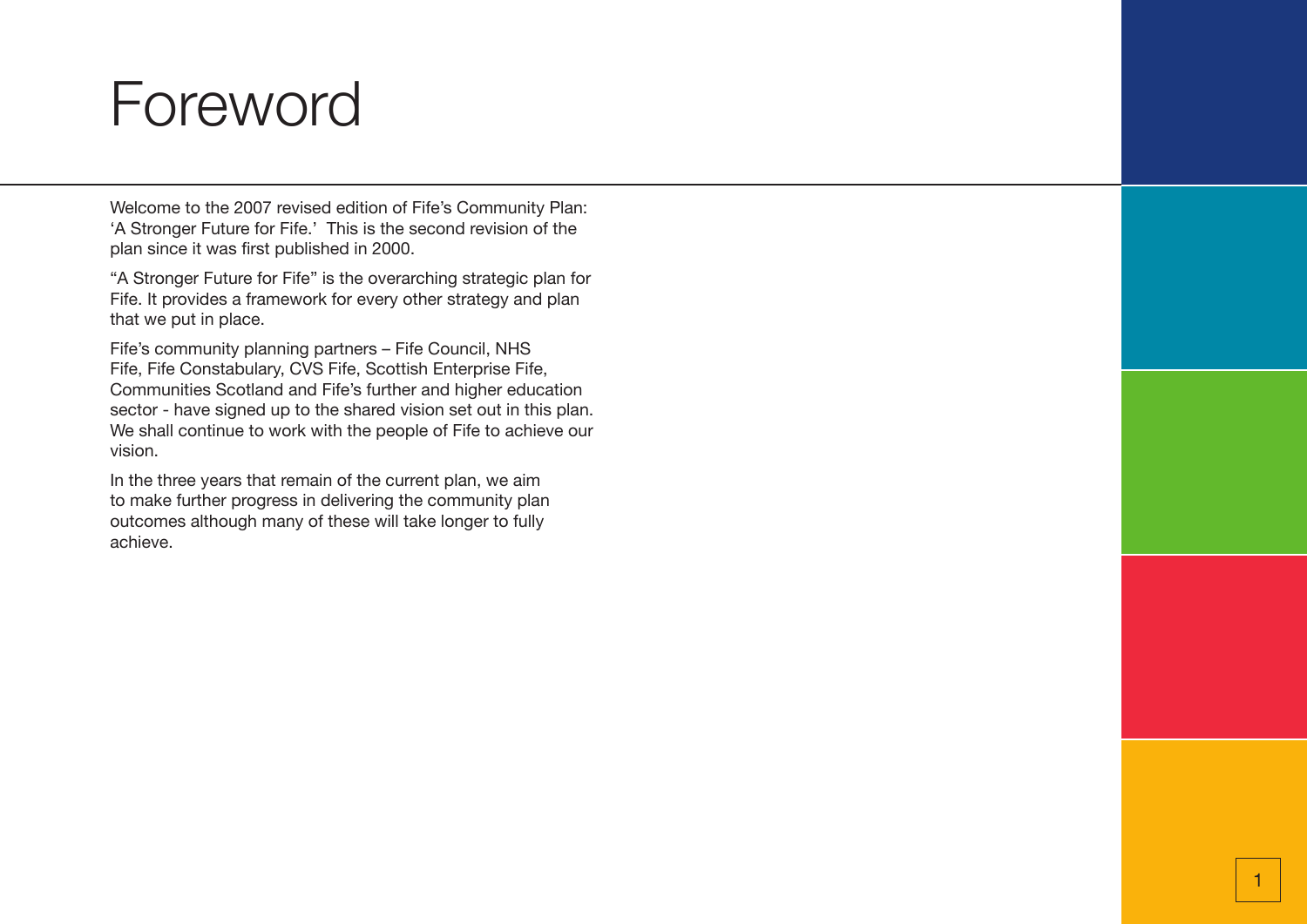This new edition of the plan has given us an opportunity to take stock of our achievements to date and to make a few changes to the plan. These will help ensure that we continue to deliver what we promised in 2000. We have made the following changes in this edition:

- We have focused on the work of Fife's five strategic partnerships. Since 2004 the partnerships have revised their strategies to help deliver the community plan outcomes and to respond to changing national priorities. This edition brings all these changes together and highlights the key delivery role of partners and partnerships.
- We have used a 'scenario planning' process to track some of the key trends in Fife. This enabled community planning partners to identify and agree upon four key challenges that will have to be addressed if we are to ensure that Fife has a successful and sustainable future.
- We have reduced the number of outcome themes from six to five by removing 'Strengthening our Communities' as a stand alone theme. This is to emphasise the fact that all the plan's five remaining outcome themes should contribute to building stronger communities.
- We shall target activity across all these outcome themes to ensure that we meet the needs of Fife's most disadvantaged communities in line with Fife's Regeneration Outcome Agreement. This includes:
	- People who live in Fife's most disadvantaged geographical areas, as defined by the Scottish Indices of Multiple Deprivation (SIMD).
	- People who live in rural Fife (around a third of the total population), who may have particular difficulties in accessing services and opportunities.
	- Specific groups within Fife that can experience particular forms of disadvantage. This includes Fife's Black and minority ethnic communities, people with disabilities, older people, people from Fife's LGBT (Lesbian, Gay, Bisexual and Transgender) communities and women.
- We have presented each of the plan's five outcome themes on a single page along with the associated outcomes and outcome measures. More detailed information on how we are delivering these outcomes can be found in the key strategies listed under each theme.
- We have identified a lead partner and a lead partnership for each outcome theme. We have also listed the partnerships and partner organisations responsible for delivering the outcomes. This should lead to improved coordination and accountability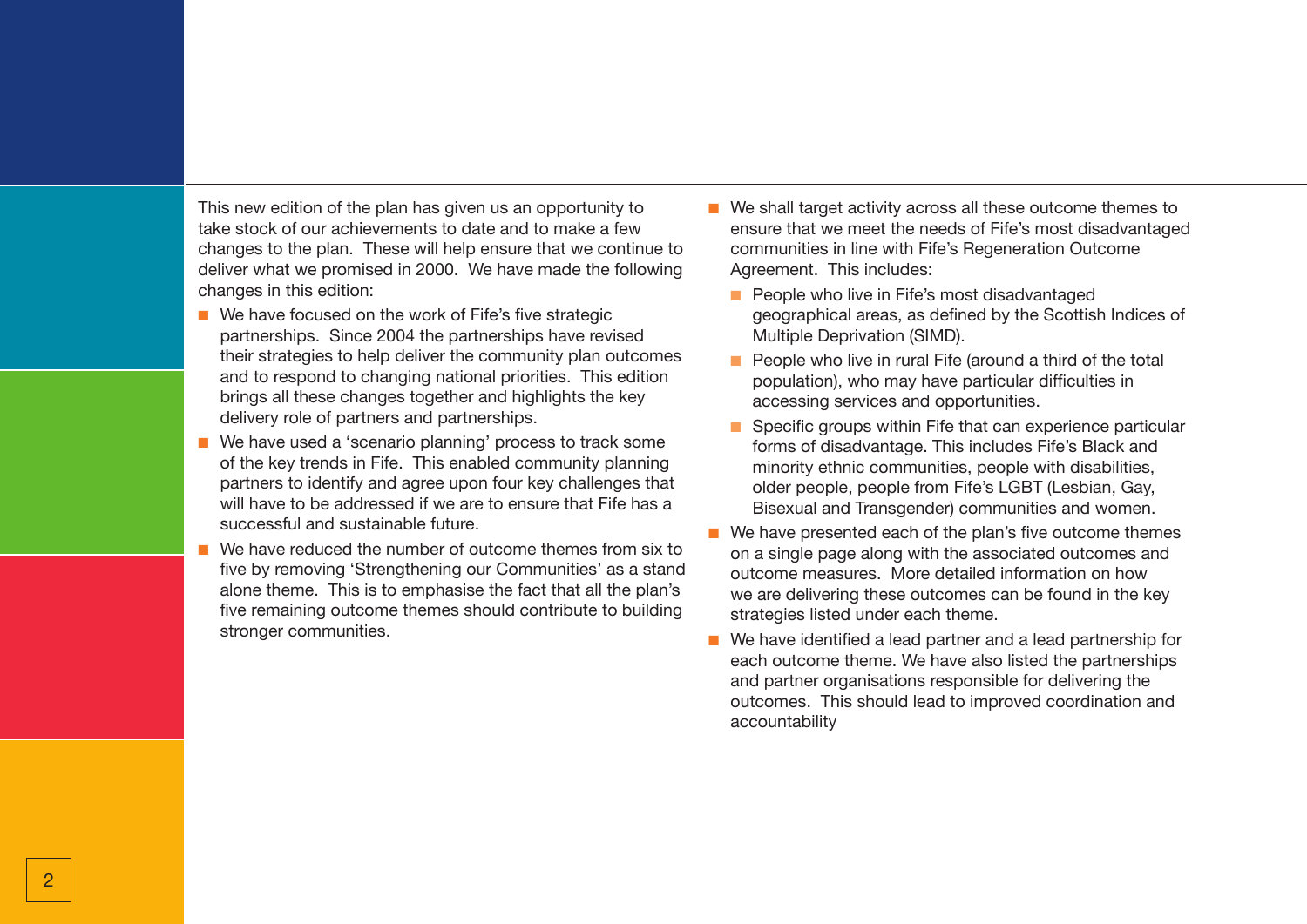# Our Vision for Fife

#### Our Vision is:

A confident, ambitious and caring Fife that is a great place to live, work and visit.

Fife's public and voluntary sector organisations are committed to working together innovatively in ways that promote:

- **An Inclusive Fife** to ensure that everyone in Fife enjoys the full benefits of society. This means tackling the barriers of poverty and discrimination, improving the quality of life for all and ensuring that everyone, whatever their personal circumstances, has access to the opportunities and services they need.
- **A Sustainable Fife** to ensure that we sustain a high quality of life for everyone in Fife through wise use of resources and with regard to the needs of Fife's future generations. This means that we must take account of the long-term social, economic and environmental impact of all of our actions on the wellbeing of Fife.
- **Best Value and Excellence for Fife** to provide excellent and cost effective services, which are improving year on year in helping to better meet the needs of individuals and communities in Fife.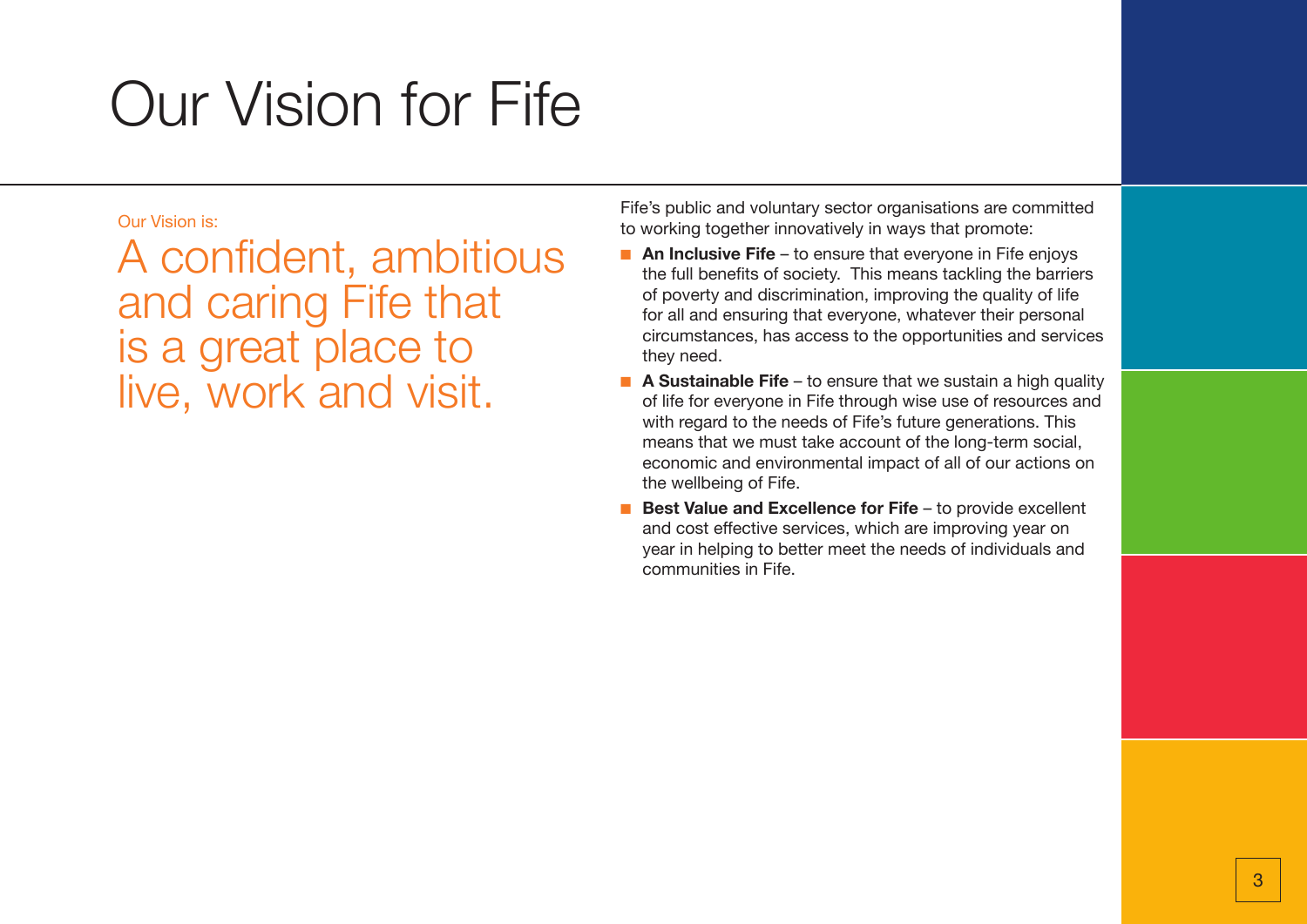# Outcome Themes

We plan to deliver our shared vision of A Stronger Future for Fife by:

- Building a stronger, more flexible and diverse economy
- Creating a well educated and skilled Fife
- Improving health and wellbeing in Fife
- Sustaining and improving our environment
- Making Fife's communities safer

Across all these areas we shall actively engage with communities to improve services and neighbourhoods and work to address disadvantage and meet people's needs.

We shall promote Fife's success in delivering positive outcomes for its communities both nationally and internationally.

We all have a role to play in helping to achieve our Vision for Fife. We hope that this revised community plan will help you to play your part over the next three years.

[Signature] Fife Council [Signature] NHS Fife [Signature] Fife Constabulary [Signature] CVS Fife [Signature] Scottish Enterprise Fife [Signature] Communities Scotland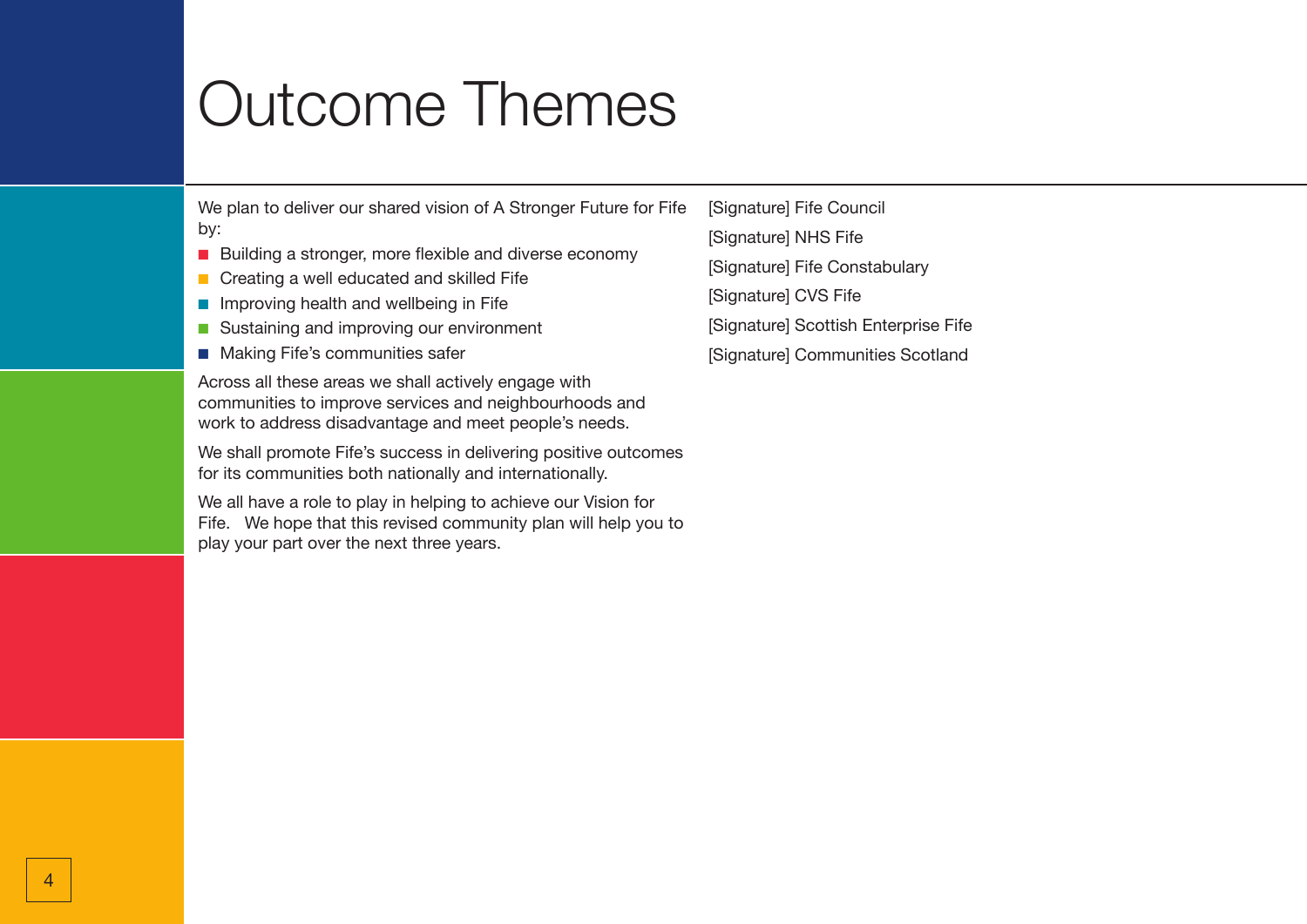# How are we doing?

#### Reporting on our achievements

Over the past seven years, Fife's community planning partners have been working together closely to deliver a stronger and better future for all Fife residents.

The State of Fife Report 2007, which is available online at www.fifedirect.org.uk/stateoffife, describes in some detail what we have achieved since Fife's community plan was last revised in 2004. It shows that we have made good progress in meeting our community plan milestones and in delivering on key commitments made in 2004.

The 2007 Community Plan Milestones Report, which is also available online at www.fifedirect.org.uk/communityplanning, shows the progress we have made in achieving the 47 community plan milestones identified in 2000.

The report shows that 43% of these milestones have either already been achieved or are likely to be achieved by 2010. Of the remaining milestones, 31% are not likely be achieved by 2010 and 26% remain unclear. This shows that we still have a lot to do. This analysis of progress to date has been used to help identify the revised community plan outcomes set out on pages 16 to 21 of this report. These build on the existing milestones.

The 2007 State of Fife report also demonstrates that we have continued to work well together as a partnership. More and more services are being delivered in a joined up way, making it easier for people to get the answers they need – irrespective of which service or agency they contact.

The 2004 edition of the community plan identified a number of commitments to promote joint working in Fife over the next three years. Here is just some of the work that has been done to help meet these commitments.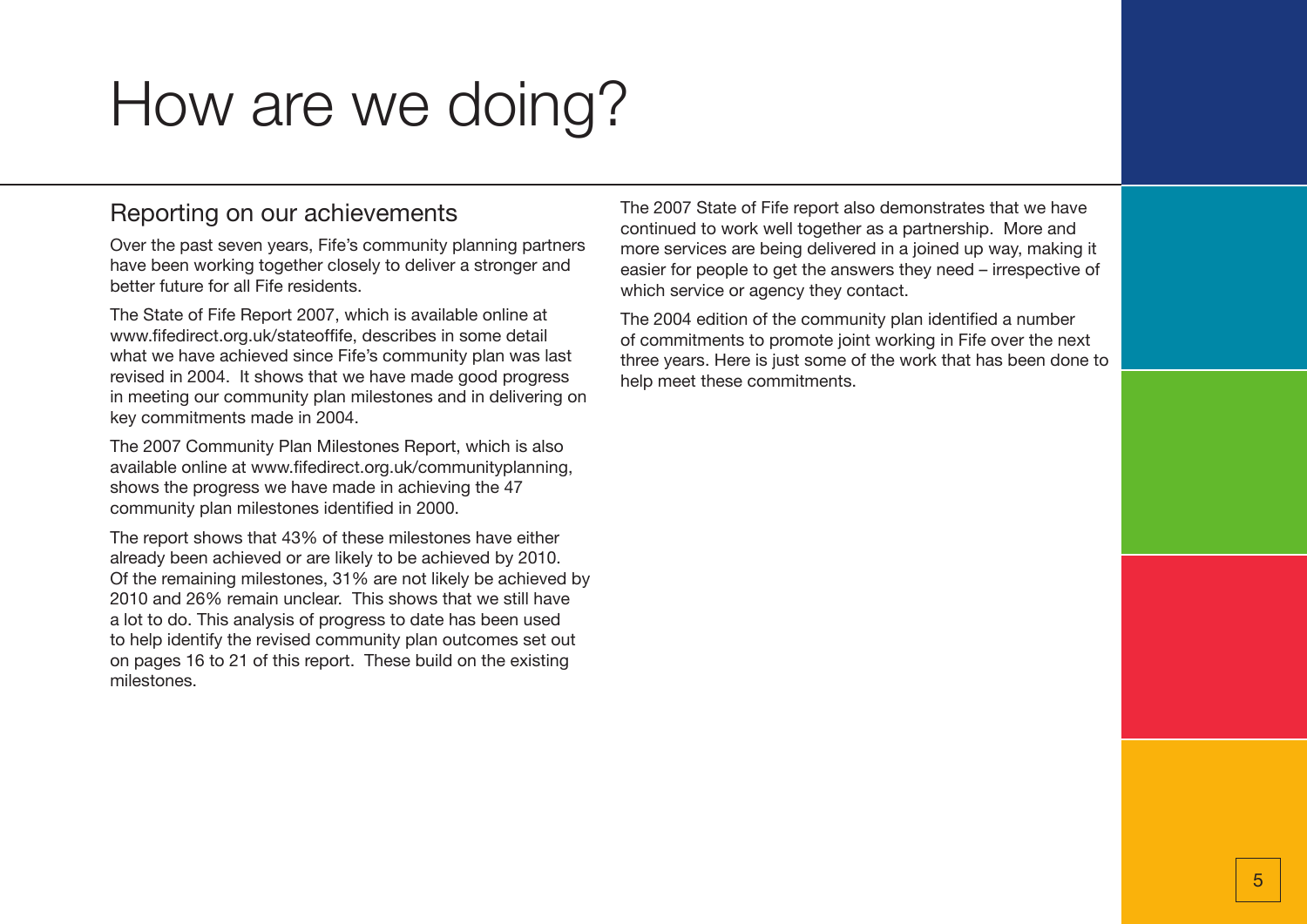### Developing the role and capacity of Fife Partnership

The Fife Partnership is supported in its work by a number of strategic and cross cutting partnerships (see Page…). Following a 'fitness for purpose' review, the Partnership has strengthened the support it provides to these partnerships through the dedicated role of Partnership Manager. This extra support has helped to ensure that the strategic and crosscutting partnerships are at the forefront of work to deliver the community plan, both Fife-wide and in local communities.

### Measuring Partnership Performance

Since 2007, Fife's community plan milestones have been reported publicly through the Know Fife dataset (www.fifedirect. org.uk). This makes it much easier for the Fife Partnership to track its progress in delivering key community plan outcomes. Strategic and cross-cutting partnerships make regular reports to the Fife Partnership on their key priorities using a standard reporting format.

### Getting the Message Across

The Fife Partnership has agreed a communications protocol that sets out who does what when communicating partnership messages both internally and to the rest of Scotland and beyond.

### Developing joint approaches to customer contact

The Fifelife newspaper is now a shared Fife Partnership publication providing seamless information direct to Fife residents from all community planning partners.

The Fifedirect website has expanded to become a community portal. It supports over 600 community groups, as well as being a one click stop for information and services across the Fife Partnership.

### Joint planning and commissioning

Community planning partners have continued to develop joint planning and commissioning of services. Here are just a few examples:

Fife Health and Social Care Partnership aims to streamline access to health and social services through better integration of health, council, voluntary and private services.

Fife Drug and Alcohol Action Team (DAAT) has helped to streamline access to services for alcohol misuse, homelessness and employment.

Fife Community Safety Partnership's Safer Communities Centre brings together over 70 staff from a range of partnership agencies to provide a one stop shop for community safety services in Fife.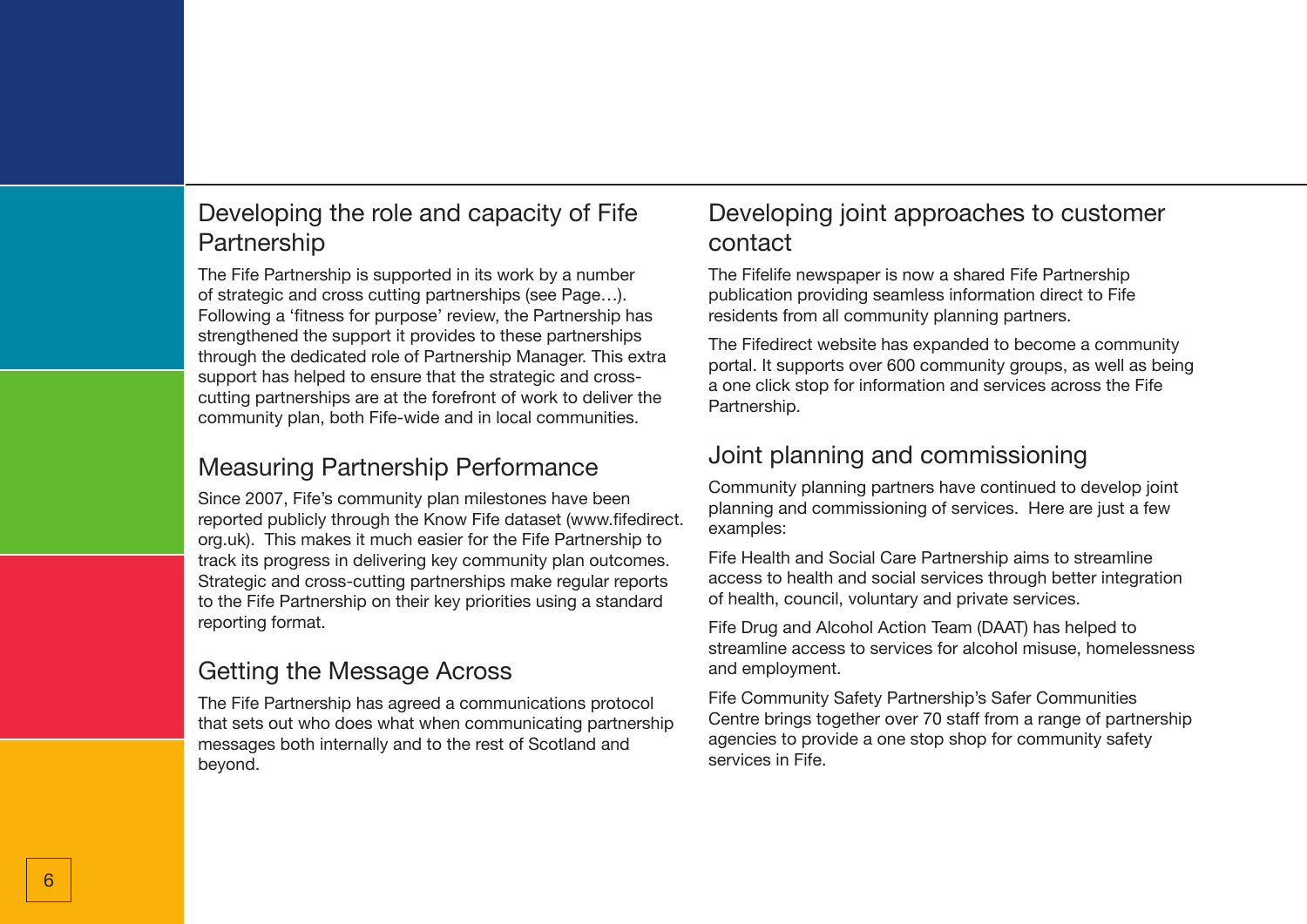## Local community planning

New local community planning arrangements are now being put in place based on Fife Council's seven area committees. These arrangements will help to ensure that local community priorities are taken into account in the delivery of the community plan outcomes.

## Promoting Information Sharing

Fife Constabulary, Fife Council and NHS Fife have signed the Fife Gold Standard Data Sharing Protocol to simplify arrangements for information sharing across the three agencies. The Fife Data Sharing Partnership aims to deliver improved outcomes for the citizens of Fife in the priority areas of child protection messaging and the Single Shared Assessment.

## Joint Recruitment and Skills Development

All partners now promote vacancies that are subject to open competition via the Fife Direct website. The first Partnership Public Sector Recruitment Fair took place in November 2006 and was attended by 650 people.

### Working to increase participation by the voluntary and private sectors in community planning

CVS Fife represents the interests of the voluntary sector on the Fife Partnership. It also supports voluntary sector networks that enable organisations to come together to share best practice and influence service planning. Fife Community Learning and Development (CLD) Partnership has also taken forward a number of initiatives aimed at increasing participation by the voluntary sector in community planning.

In 2006, the Fife Economic Forum agreed to form a Business Partnership Initiative (BPI) to improve Fife Partnership's engagement with the local business community.

### Developing participation

The Fife Partnership has supported the implementation of the National Standards for Community Engagement in Fife to ensure that communities are fully involved in the planning and delivery of services and in bringing about improvements to the quality of life in their local area.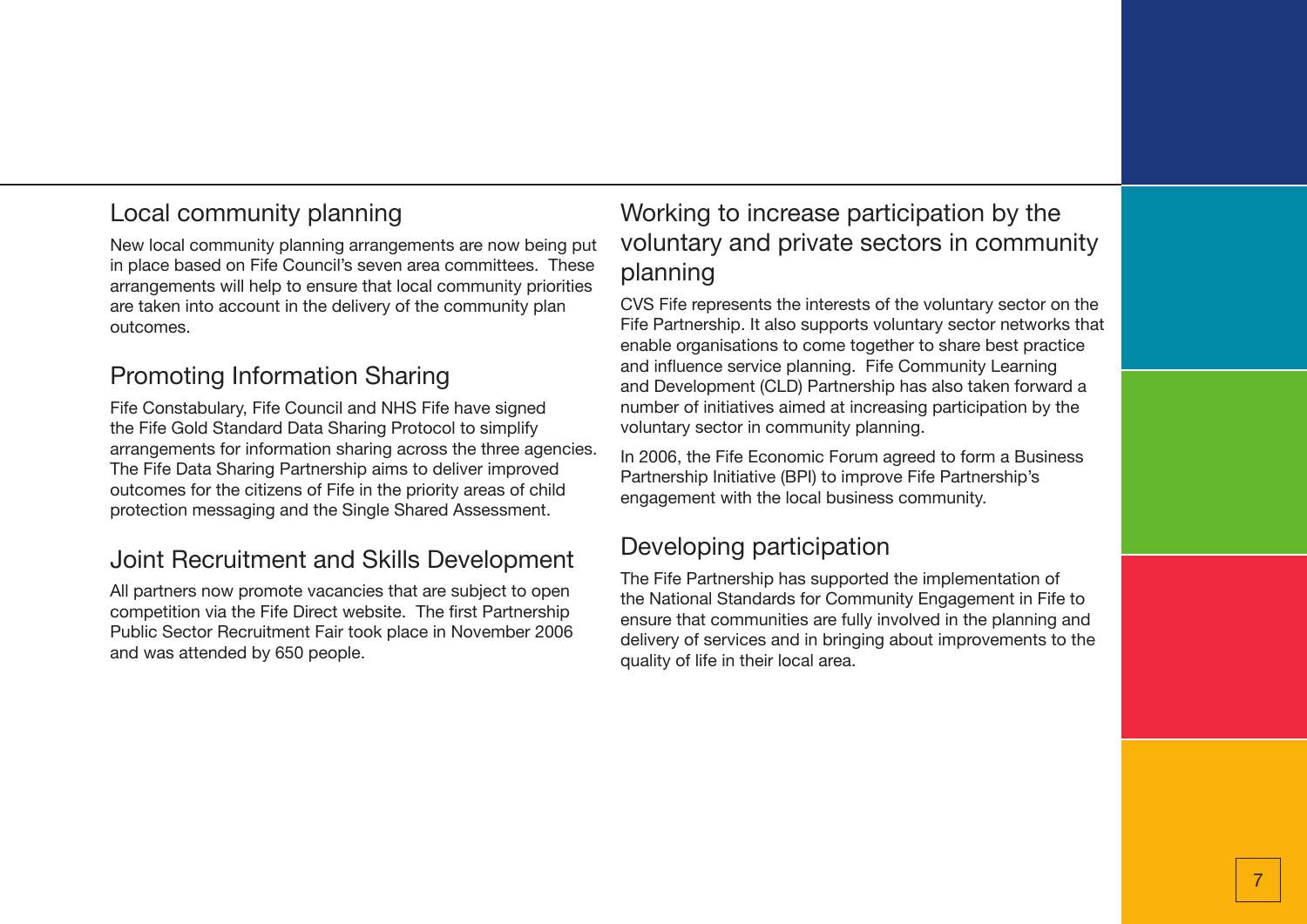# Fife Today and Tomorrow

In this section we provide information on some of the key trends that have helped shape this edition of the plan. Following analysis of these trends, we have identified four key challenges that we will need to overcome if Fife is to enjoy a prosperous and sustainable future.

### Key Challenge 1 Educational Achievement for All

Education is vital in enabling everyone to participate to their full potential as citizens and to contribute to Fife's future. Concerted action to foster achievement before, during and beyond school age can create many of the conditions necessary to realise other ambitions in the community plan.

### Key Challenge 2 Tackling Worklessness

Long term unemployment impacts on personal and family incomes, on how people feel valued and the expectation of them as citizens. Getting more people in Fife into work is a necessary condition for success across community planning themes. . Once people are in work they need to be provided with the skills they need to help support the continued growth of Fife's economy.

## Key Challenge 3

### Conserving Energy and Resources

There is growing evidence of climate change, over consumption of the world's resources and threats to biodiversity. This is a problem that needs to be tackled by all individuals and organisations. In Fife, we can and must make a decisive move towards sustainable development because it is in our own long term interests and everybody has a part to play.

### Key Challenge 4 Keeping Fife Connected

Emerging doubts over the structural condition of the Forth Road Bridge have compounded the already recognised capacity problems for travel across the Forth. Early decisions on a multi-modal crossing and substantially expanded cross-Forth capacity are critical, not just for Fife but for confidence in the whole of East Central Scotland. Equally important is connectivity within Fife. Getting this right will not only connect people with opportunities but also help the local economy and achieve sustainability gains. Good transport links are of particular importance to people living in rural Fife and in Fife's regeneration areas.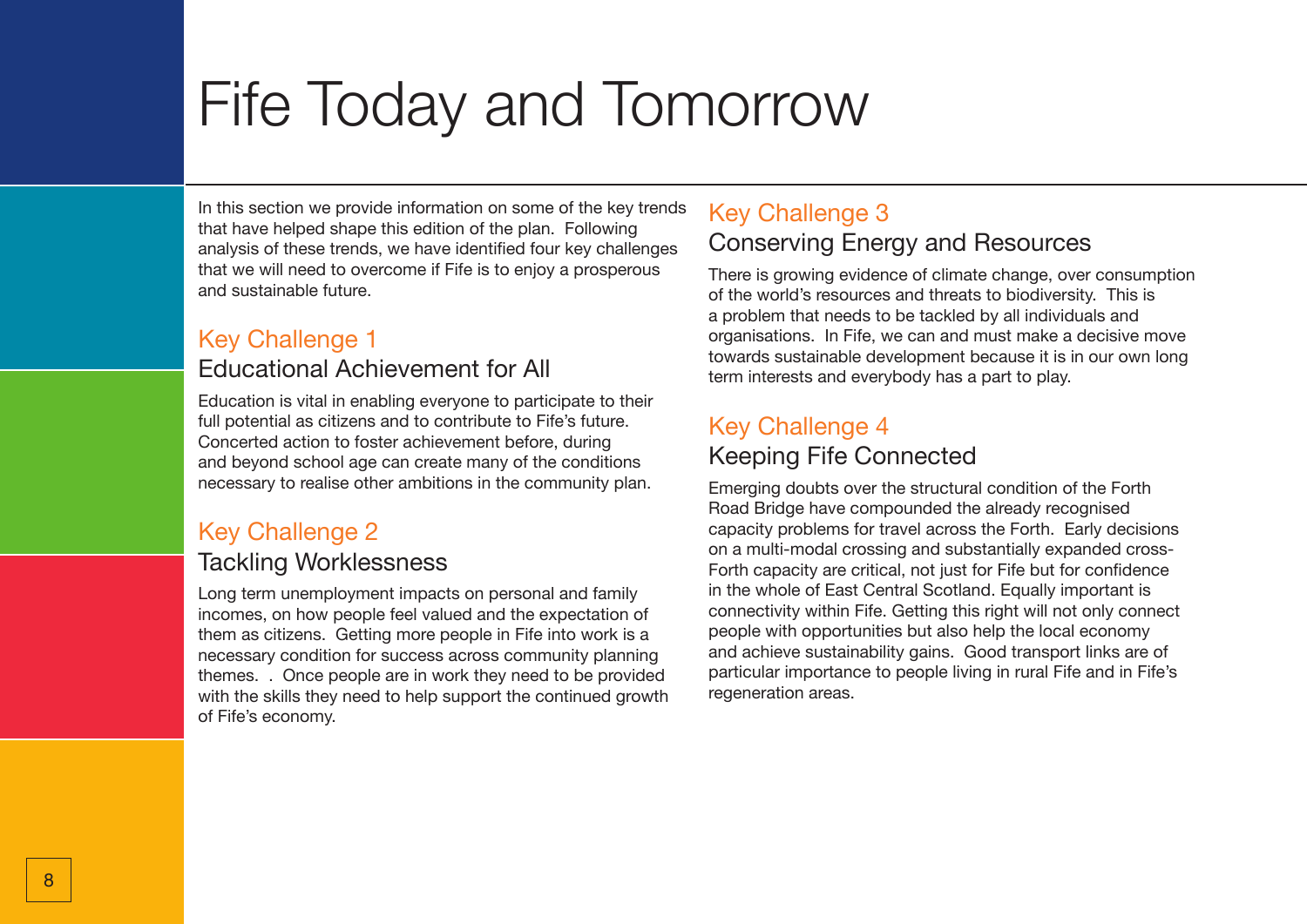## Fife's Changing Population

We need to plan for a growing and rapidly changing population in Fife.

Between 2001 and 2004, Fife's population was more or less static showing only slight growth of 4,830 or 1.4% over that period. Since then our population has grown by 8,230, or 2.35%, to 358,930. This is among the fastest growth rates in Scotland.

The main reason for Fife's growing population is migration into Fife from other areas. Estimated net in-migration grew from around 800 people per year in 2002 to 1,500 people per year in 2004 - the largest for any council area in Scotland. This includes people moving to Fife from other parts of Scotland, especially Edinburgh, as well as from other parts of the UK and from Europe. For example, in the three years to March 2007, 2,900 people registered to work in Fife from the eight new European accession countries. 60% of these people were aged between18 and 24 years.

In addition to increased numbers, the profile of Fife's population has also been changing: 33% of households in Fife now contain only one person compared with only 22% in 1981. Although people are generally living longer, increases in life expectancy aren't shared equally across Fife. In the most deprived areas, it has actually been going down.

If official 2004 based projections by General Register Office for Scotland (GROS) come about, Fife's population will grow by 9% to 386,851 in 2024.

Similarly, GROS projects a growth in the number of households in Fife by 21% to 186,550 by 2024. People are living longer, households are getting smaller and more people are moving into Fife.

However, projections mainly reflect recent past trends. They can change substantially when updated, and must be treated with considerable caution, particularly the further into the future we look. For the purposes of community planning, Fife Partnership accepts this uncertainty and uses scenarios to help plan for alternative possible futures.

For example, GROS's 2002 based population projections suggested less than 2% growth in population, (compared with the 2004 based population projections of 9%). However, migration estimates are very volatile and difficult to predict with any certainty. Consequently, the Finalised Fife Structure Plan is cautious - using an assumption that the population will grow by 5% to 375,000 persons in 2026. This cautious approach will be reviewed to ensure this assumption remains valid.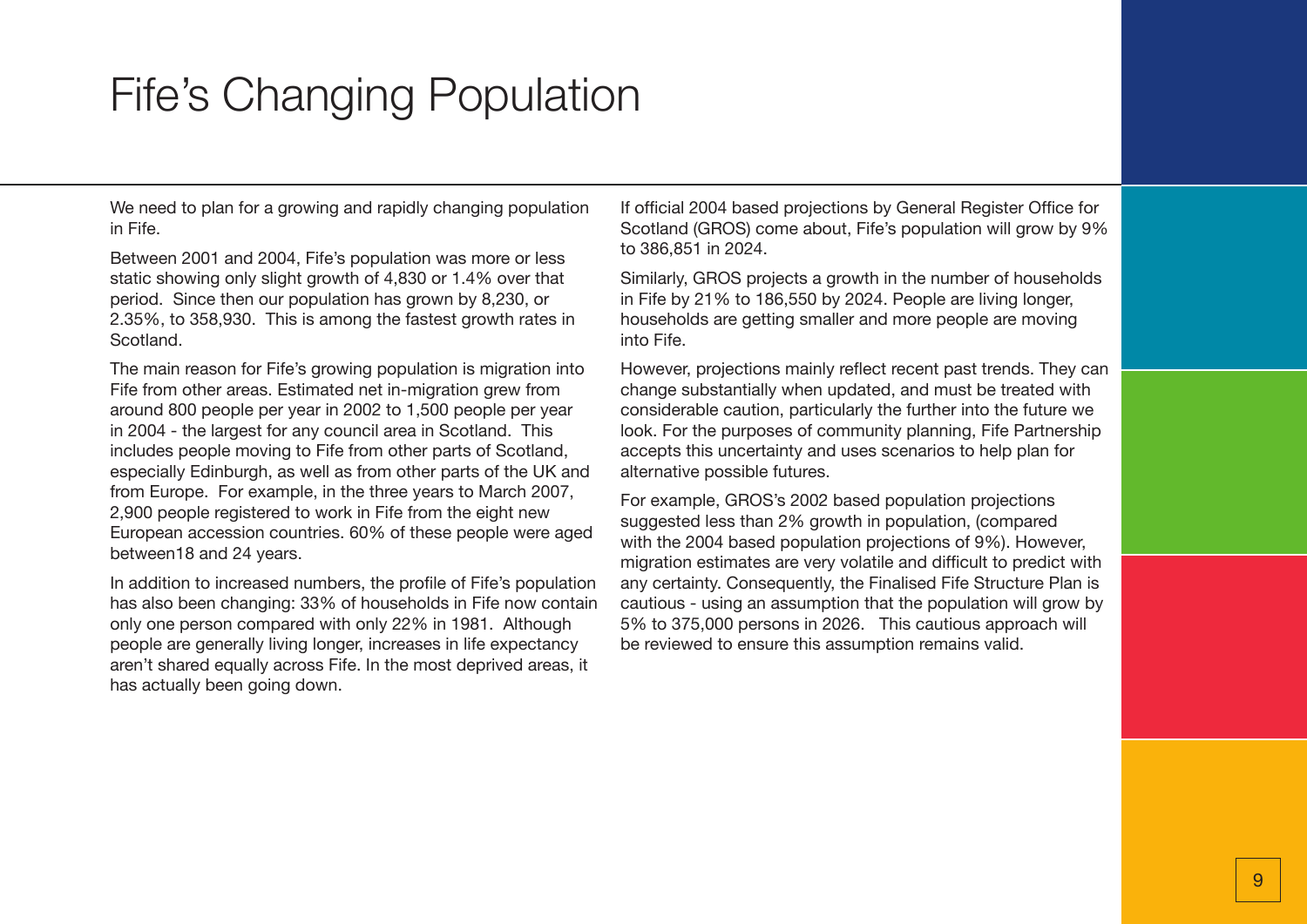## Fife's Economy

Fife's working age population has risen by 7,000 in the last ten years. This compares with just 11,000 for the whole of Scotland. Government projections from 2004 suggest that this figure will grow by 6% over the next 20 years but this may vary.

The total number of people in employment has also risen steadily to 167,000 in the year to December 2006. This represents 76.3 % of the working age population, slightly above the Scottish rate of 75.7%.

However, over the full year to December 2006, Fife had an average unemployment claimant count rate of 3.5% (7,773 people), compared with only 2.8% for Scotland as a whole.

20% of claimants have been out of work for more than one year, compared with 16% for Scotland as a whole.

A further 31,460 people of working age are in hidden unemployment, i.e. claiming either Income Support or Incapacity Benefit. (as at February 2007) Between February 2006 and 2007, the number of Incapacity Benefit claimants in Fife increased by 0.2% to 18,140. This compares with a 2.3% decline for Scotland as a whole.

There has been a continuing shift from traditional manufacturing based employment to a service based economy. Fife is more dependent on manufacturing-intensive occupations for employment than Scotland as a whole.

Overall, labour productivity in Fife has been below the Scottish average since 1996, except in the services sector, which has seen significant productivity gains.

Lower productivity is coupled with lower workplace earnings - £389 gross average weekly earnings in Fife compared to £412 for Scotland in 2006.

Fife's business birth rate, measured by VAT registrations per 1,000 working age population in 2005 was 2.4% compared with 3.5% in Scotland as a whole. However, new business start-ups have grown from 5.5% in 2002 to account for 5.7% of all starts in Scotland in 2006.

There have been variations in economic performance in Fife over the past decade. Central Fife in particular has higher concentrations of people without work, lower levels of business formation and continuing manufacturing job losses as the economy undergoes structural change.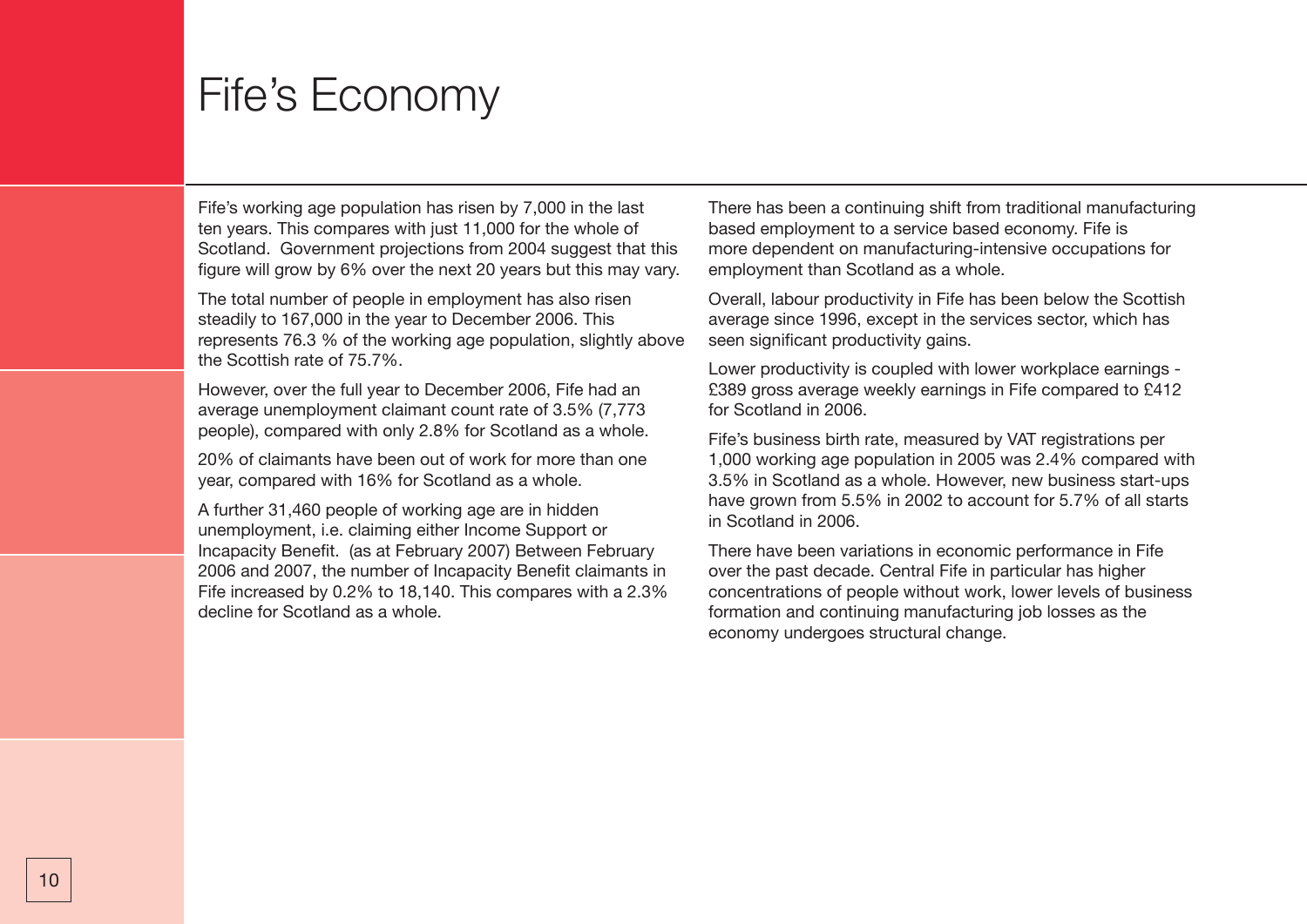## **Educational Achievement**

Compared to the rest of Scotland, Fife's working population is generally well qualified to SVQ Level 3, but is less likely to have a Level 4 qualification or above. Fife compares well with the UK as a whole.

Fife has seen some gains in educational attainment. For example, Fife's reading attainment among Primary One pupils is now higher than the national average.

The proportion of children gaining five or more awards at SQCF Level 3 is now closer to the Scottish average. The average SQA results for the lowest attaining 20% of S4 pupils has been increasing over the past three years and is now above the national average.

However, inequality remains a significant problem, with some areas having a disproportionate share of educational deprivation. Fife has 13 datazones within the 5% most educationally deprived datazones in Scotland.

In 2006, there were 1,913 young people, or 9.9% of the 16-19 year old age group, identified as not in education, employment or training. This is a reduction from the peak of 2,282 in 2002 and just above the Scottish rate of 9.5%. Allowing for undercounting of those not readily identified, this probably amounts to some 2,300 young people.

The Working for Families fund helped 143 people to make the transition into employment or training during the 12 months to April 2007.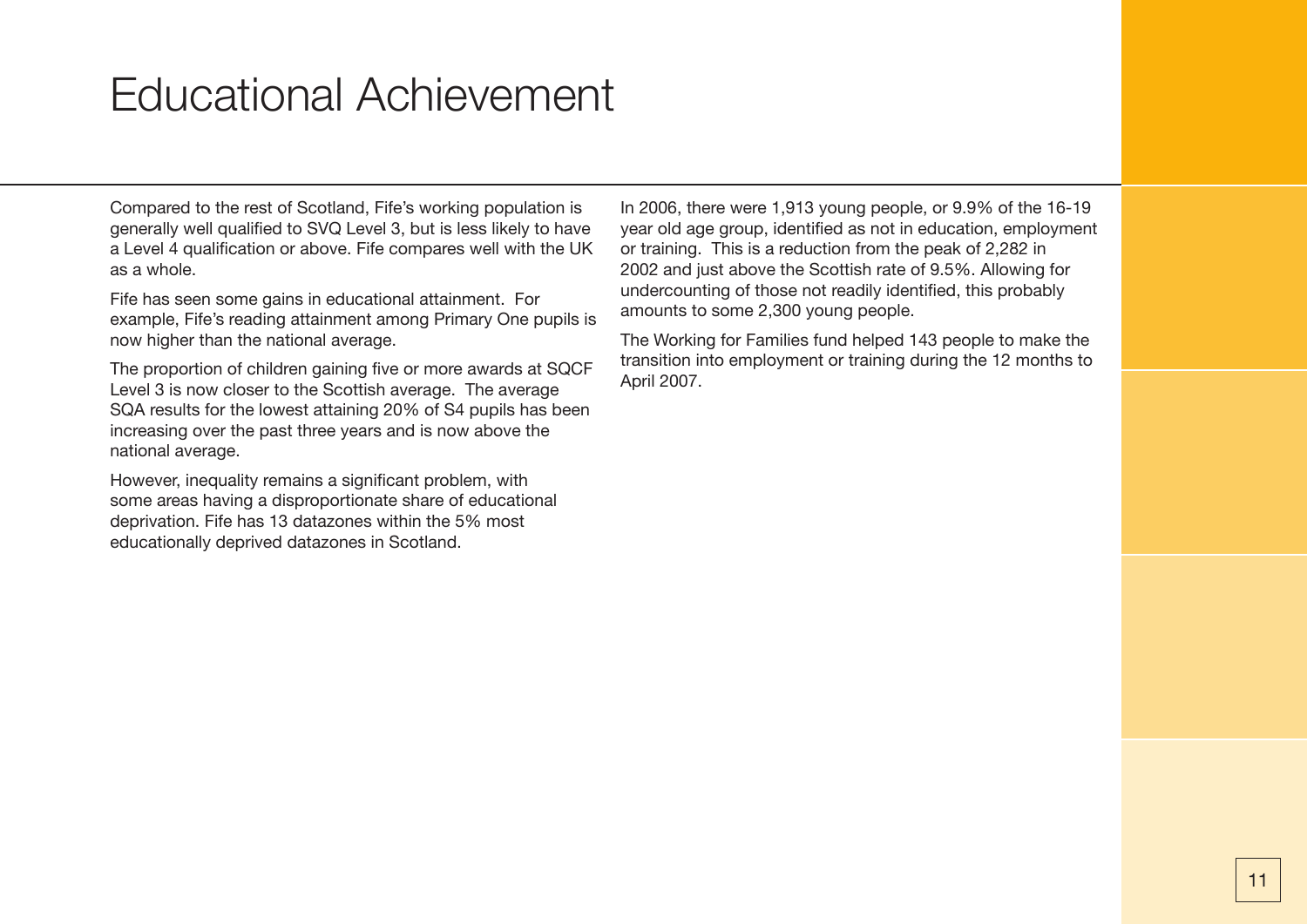## Health and Wellbeing

Indicators show that health in Fife is improving. Between 1995 and 2004, death rates for the four main causes of death in Fife (cancer, heart disease, cerebrovascular disease and respiratory disease) decreased. Deaths from heart disease fell by 36%. Deaths from cerebrovascular disease and respiratory disease fell by 25%.

However, more people are now living with long-term conditions that they may need support to manage. Services in Fife are therefore focusing on supporting those people to live longer and healthier lives, as well as on reducing the number of people who develop long-term conditions, such as diabetes, coronary heart disease and mental health problems.

Although health in Fife is slowly improving, the gap between the health of the least and most deprived communities continues to be a concern. There is a clear link between health and life circumstances. People living in the most disadvantaged life circumstances experience the poorest health. This is reflected in a number of ways, including lower life expectancy and a higher incidence of the long-term conditions.

Since 1998, premature death rates among people living in the most disadvantaged life circumstances in Fife have been more than double those of people with the least disadvantaged life circumstances.

Many of the indicators we use to measure improvement in health and wellbeing take a long time to show any change. For example breastfeeding rates showed no significant increase up to 2003 but have shown a 2% annual increase since 2004.

The 2006 Scottish Schools Adolescent Lifestyle and Substance Use Survey (SALSUS) showed a marked reduction in the number of 15 year olds who had had an alcoholic drink in the past week compared with the 2002. There was also a slight reduction among13 year olds. However, there remain concerns about the small numbers of young people who consume alcohol at a level that puts them at risk.

The SALSUS survey also shows a reduction in the proportion 13 year olds who are regular smokers from 8% in 2002 to 6% in 2006. Among 15 year this figure has reduced from 20% in 2002 to 16% in 2006.

The ban on smoking in public places has been successfully implemented in Fife, with high levels of compliance with the new law. National research has shown that indoor air quality has improved following the ban. Exposure to second hand smoke has also reduced markedly. There is no evidence that smoking has shifted from public places into the home. Indeed, after the new law came in, the proportion of households operating smoking restrictions in the home increased.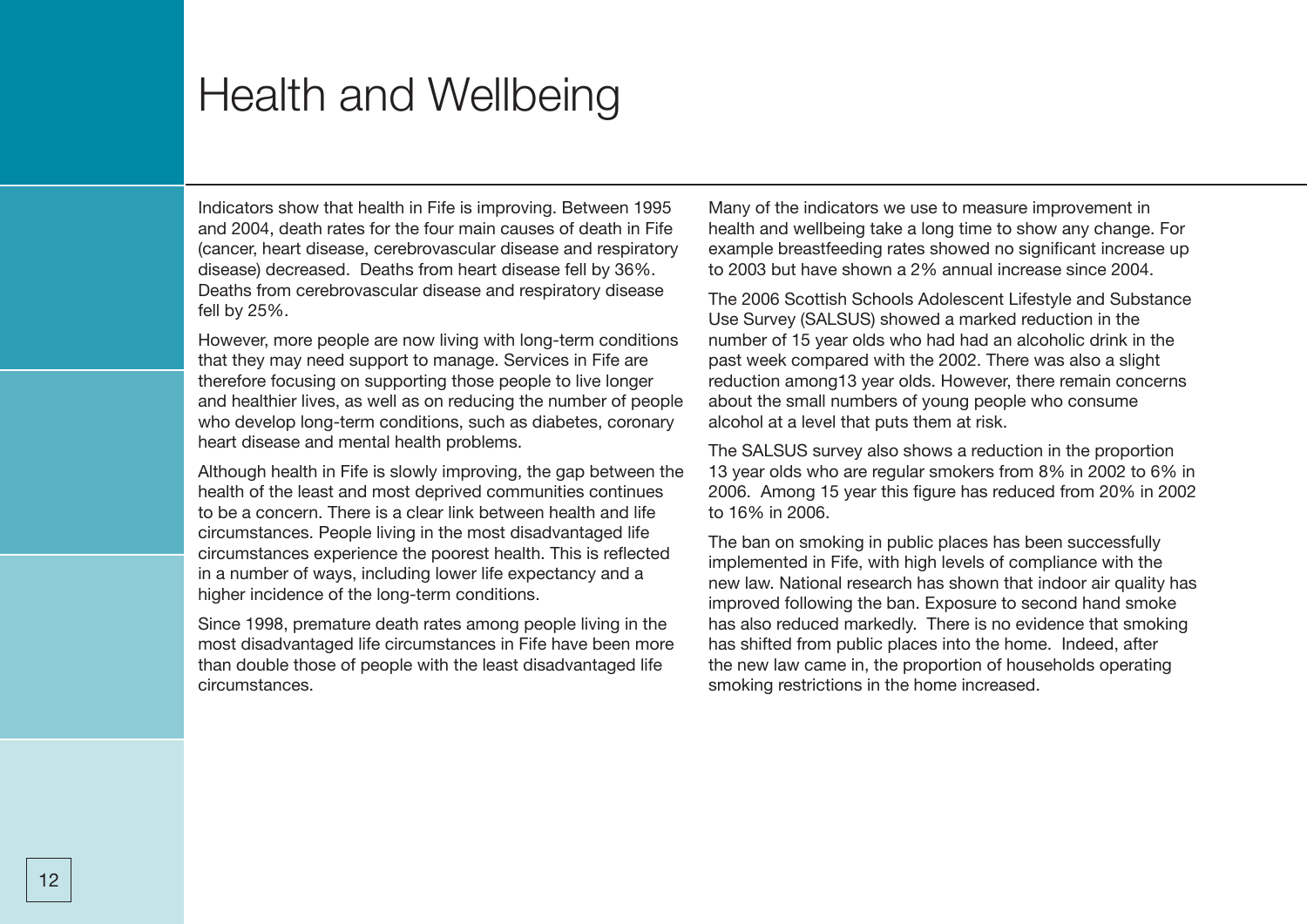Following the new legislation on smoking in public places there was a 17% reduction in admissions for heart attacks to nine major Scottish hospitals, compared with an average reduction of 3% per year in Scottish hospital admissions for heart attacks in the 10 years leading up to the ban.

Indicators show that across Scotland the prevalence of obesity has trebled over the past 20 years. Trends in Fife for people being overweight are similar to the Scottish average.

People's health and wellbeing is also affected by the availability and quality of housing. Fife's 2004 housing needs and affordability assessment showed that 10,832 households in Fife were affected by the need for affordable housing. This translates into a need for 4,958 new units of affordable housing.

The key reasons for this need are homelessness, overcrowding, special housing needs and households that are unable to afford housing on the open market.

We expect that changes in homelessness legislation will lead to a 73% increase in the number of homelessness applications each year by 2012. In order to meet their statutory duties, Fife Council and partners will need to deal with an estimated 3,400 priority homeless cases in Fife by 2012.

By 2015 all social landlords in Fife will have to meet the minimum Scottish Housing Quality Standard. In order to achieve this, social housing providers will be investing a combined £423 million from 2007 to 2015.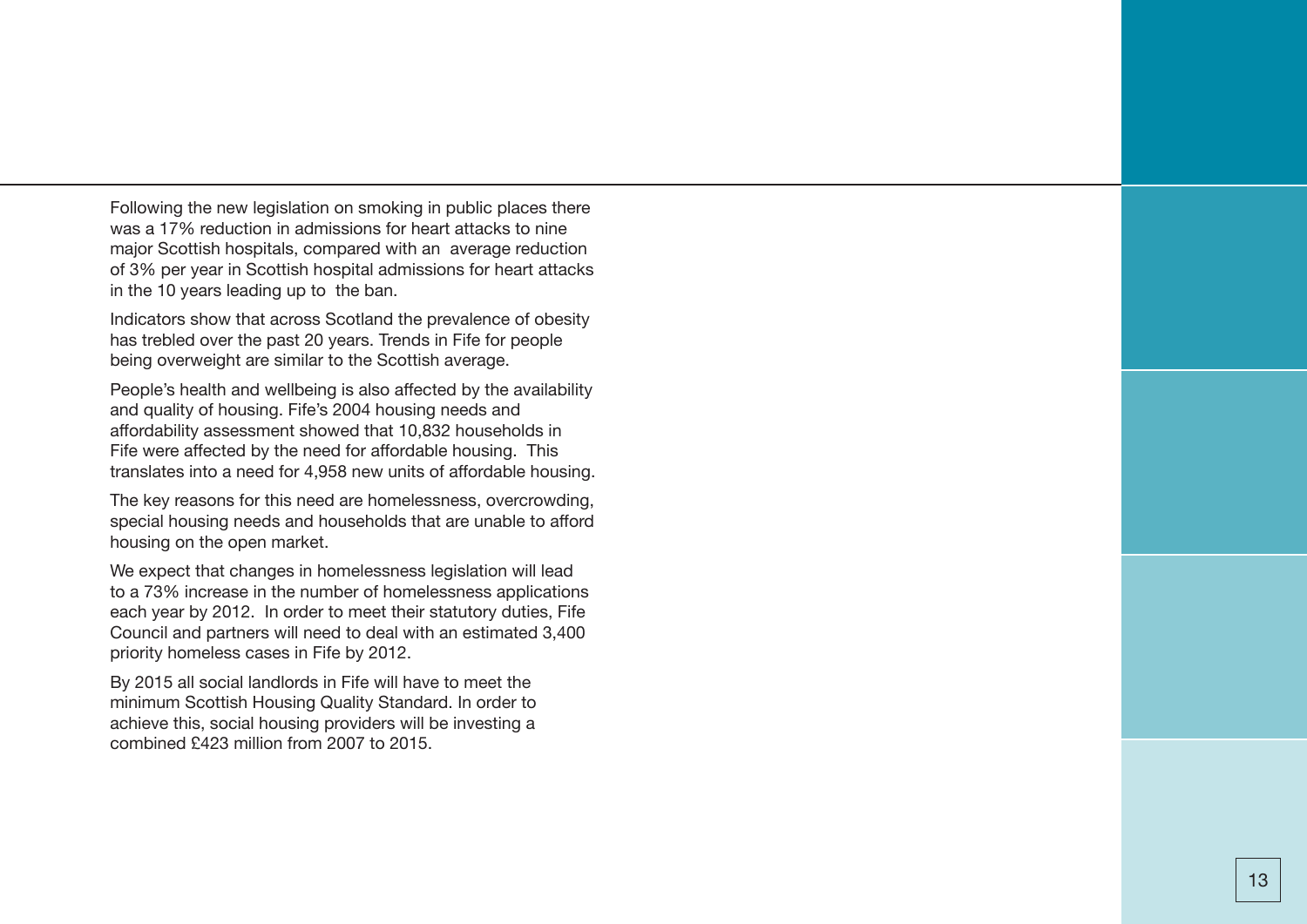## Our Environment

Since the 2004 edition of the community plan, the issue of climate change has brought environmental concerns much higher up the public agenda.

To play its part in achieving UK Government targets of at least a 26% reduction in carbon emissions by 2020, Fife Partnership has identified conserving energy and resources as one of its key challenges.

DEFRA estimates that in 2004, Fife's carbon footprint was of the order of 3,794,000 tonnes of carbon emissions or about 10.7 tonnes for every Fifer, (excluding our share of Scotland's aviation and shipping emissions).

In order to play our part in reaching the Government's 2050 target of a 60% reduction, Fifers will need to cut their personal carbon footprint to close to four tonnes.

Sulphur dioxide emissions are improving with a move away from coal as a fuel and air quality in Fife is reasonably good.

Fife's eco-footprint - our overall consumption of resources is unsustainable. At 5.35 global hectares per person, it is far higher than the global average of 2.2 hectares per person. It is greater still than the estimated sustainable living budget of 1.8 hectares per person.

Although the amount of waste going into landfill is decreasing and more is being recycled, on average, Fife households produce 11% more waste than the average Scottish household. The quality of Fife's local environment is also a key issue. We know from complaints about antisocial behaviour – such as litter, rubbish, graffiti, fly-tipping, abandoned vehicles, dog fouling and noisy neighbours - that this concerns all Fifers. However, we also know that much of this antisocial behaviour impacts disproportionately on communities that are already disadvantaged.

Cross Forth travel needs short and medium term solutions to enhance bus and rail use, manage demand on the road network and build a new multi-modal crossing with priority for highoccupancy vehicles.

73% of Fifers travelling to work use their own car, mostly driving on their own, not sharing, and consuming 128,000 tonnes of fuel.

Between 1998 and 2004, Fife has seen a 10% increase in car journeys to work, a 3% reduction in people car sharing, a 4% reduction in levels of walking, and a 1% reduction in public transport use.

As Fife's population ages, more people are likely to have reduced mobility and be unable to access much of the transport network.

Public transport will become increasingly essential for the 30% and more of Fifers without a car so that they can access services and opportunities for employment, health care, education and leisure.

56% of the Fife road network is in need of some form of repair or replacement.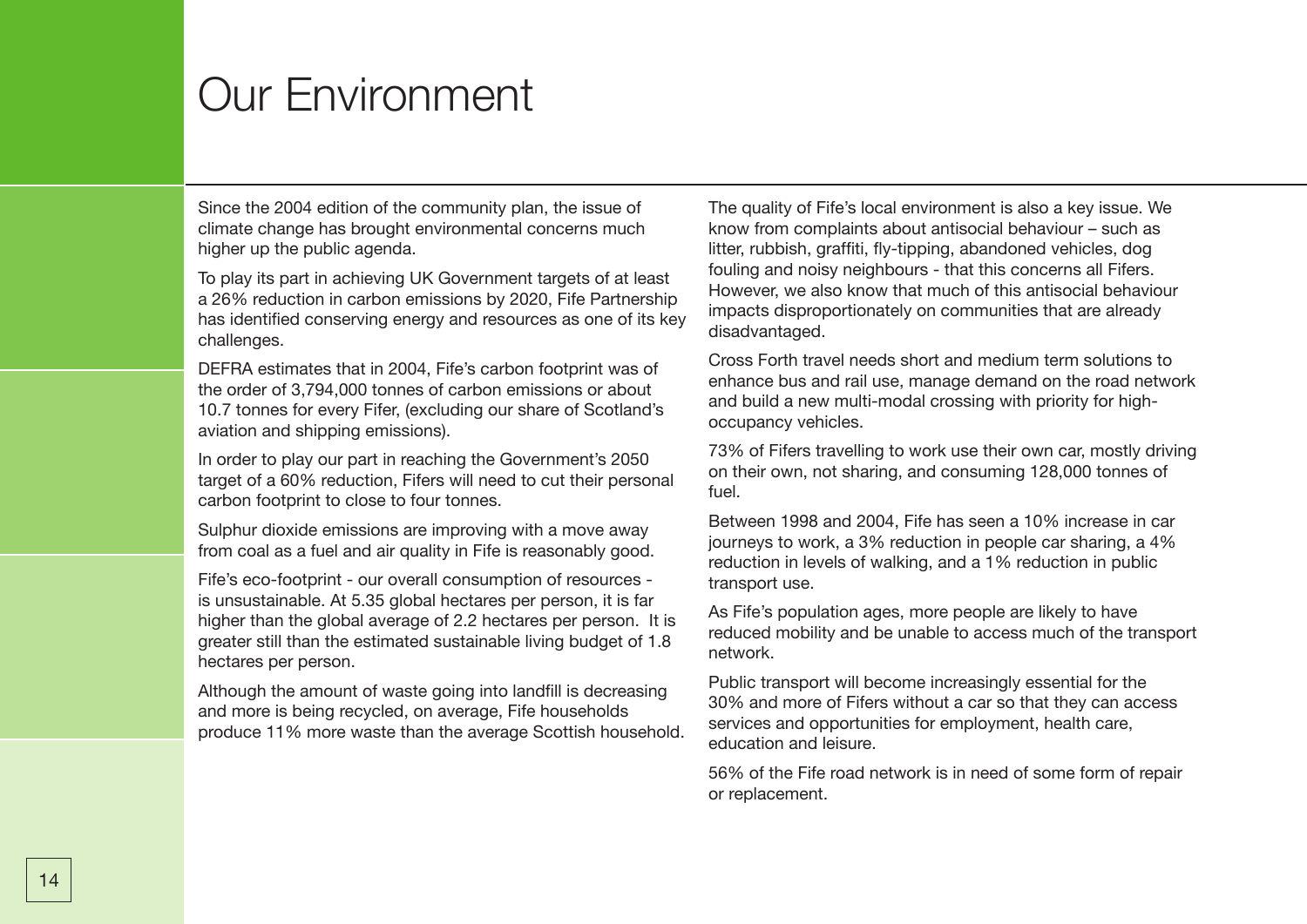## Safer Communities

A survey carried out in 2006 reveals that Fifers are generally less concerned about crime than previously. In 2006, 36% of respondents said they were very or fairly worried that they may be a victim of crime compared with 55% in 2003.

While the number of housebreakings reported to the police has fallen by 77% since 2000, the number of reported incidents of antisocial behaviour has increased by 56%.

Public disorder and antisocial behaviour offences accounted for over half (54%) of all reported crime in 2005-06.

Antisocial behaviour and crime impact on deprived communities much more than other parts of Fife. The 10% most deprived areas in Fife account for 25% of residential vandalism, 26% of domestic housebreaking, 23% of noise nuisance and 24% of violent crime.

Fife has the highest rate of reported criminal damage in Scotland and the trend is rising.

Drug and alcohol misuse are major problems – both in their own right and as the causes of other crimes. Some police forces estimate that 80% of acquisitive crime is linked to drug addiction. Heroin and cocaine seizures are increasing; probably reflecting increased supply and usage.

Violent crime accounts for only 1.4% of all crime in Fife. However, there is strong evidence from NHS admissions that as few as 30% of violent incidents in Fife are reported as a crime.

Sexual crime remains fairly level at about 500 cases per year. This includes rape, public indecency, indecent assault and sexual abuse of children. As elsewhere, Fife is seeing an increase in the number of offenders being added to the sex offender database due to legislative changes.

In 2006/2007 there were 556 child protection referrals in Fife, 315 of which resulted in children being placed on the Child Protection Register - an increase of 52% compared with 2005/2006.

Refuge capacity for survivors of domestic abuse is increasingly under pressure as a diminishing supply of affordable housing means families have to stay longer in refuges.

The number of reported racial incidents in Fife increased from 173 in 2000/2001 to 394 in 2003/2004 following the introduction of joint reporting. This figure has since declined to 293 incidents in 2006/2007.

The numbers of people killed or injured on the roads has decreased markedly. This is particularly the case for children, among whom the number of deaths and serious injuries has halved since 2000. However, drink driving continues to rise, as well as the number of young or novice drivers killed or seriously injured on Fife's roads.

Fire casualties are falling, as are the numbers of dwelling fires and accidents in the home. However, secondary fires – i.e. smaller fires, including fires in rubbish, skips, grassland and wheelie bins – continue to increase. Most of these fires are caused deliberately as part of a wider pattern of antisocial behaviour.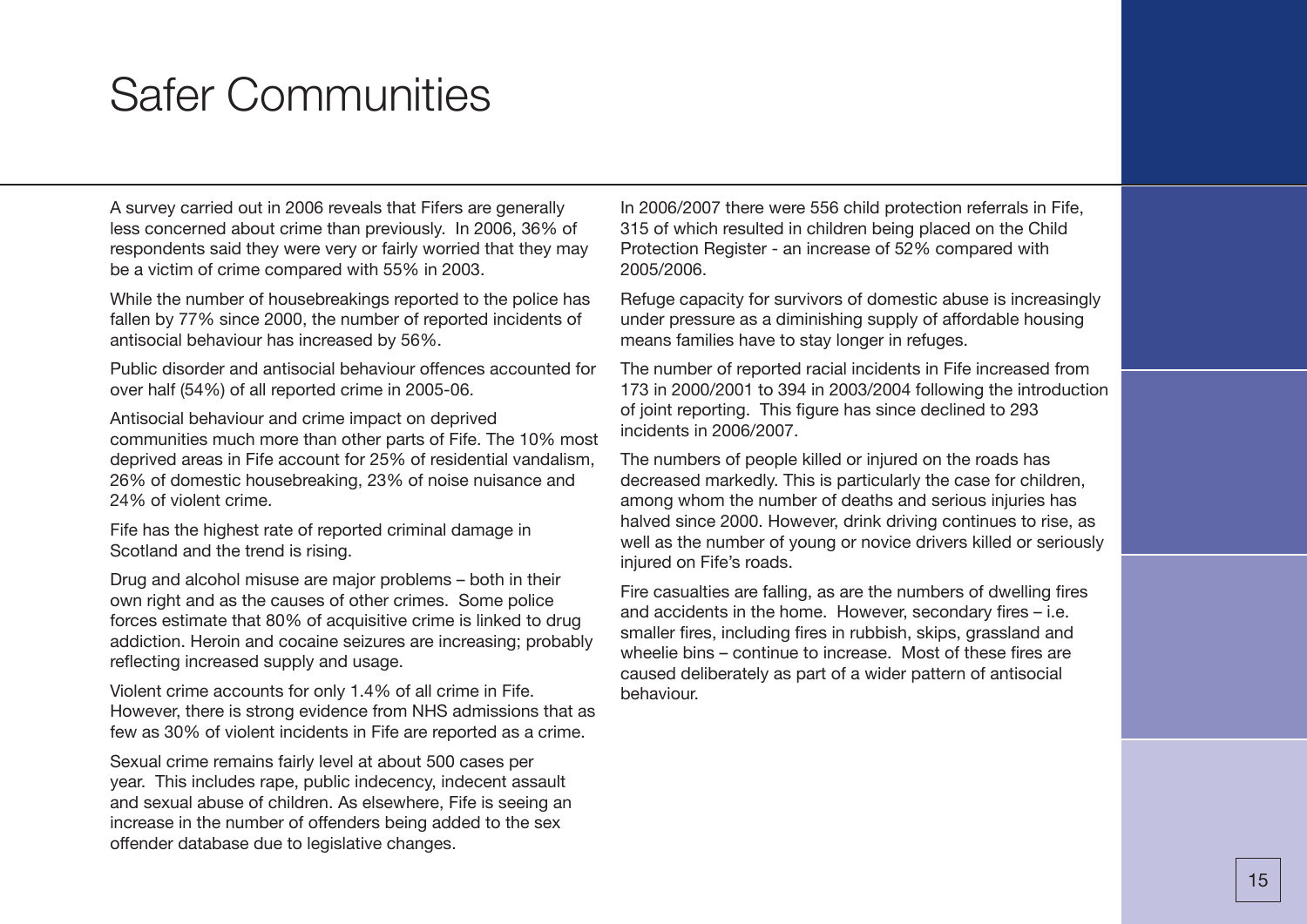

The Fife Structure Plan sets out the development strategy and strategic land use policies and proposals for Fife, and identifies the general scale and location of development. The Plan sets the context for Local Plans, which translate the strategic guidance into site-specific detail. Together the Structure Plan and the Local Plans form the Fife Development Plan. The development strategy of the Fife Structure Plan aims to implement the vision set out in the Community Plan, whilst also incorporating national policies, such as the National Planning Framework.

The finalised Fife Structure Plan 2006-2026 was agreed by Fife Council in June 2006 and is currently being considered by Scottish Government Ministers. While the plan was being considered by Ministers, Fife Council carried out a re-appraisal of the housing requirement in the latter half of 2007 and updated the Plan to reflect new information.

The key diagram shows the spatial implications of Fife's Structure Plan strategy. It shows the general location of key policies and proposals, the scale of new development, priority **locations for regeneration and where restraint is required.** The regeneration and where restraint is required.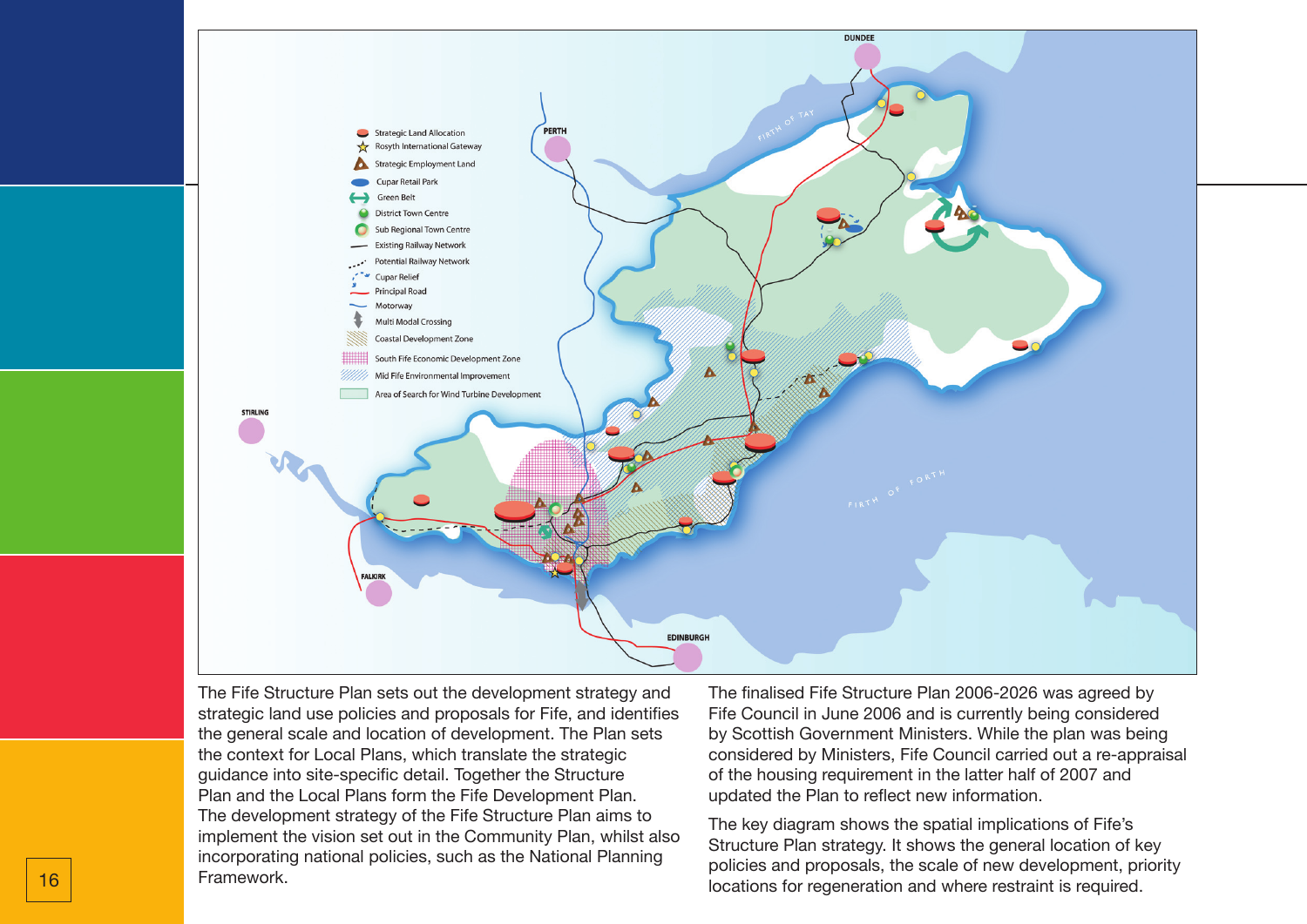# Achieving a stronger future for Fife

This section sets what we plan to do in order to address the challenges facing Fife and to deliver our shared vision.

We will identify:

- the outcomes we are seeking to achieve;
- $\blacksquare$  the milestones that will tell us how we're doing;
- the partnerships and organisations that will be responsible for delivering these outcomes; and
- the plans and strategies we have in place to deliver the outcomes.

Community plan outcomes have been grouped under the following outcome themes:

- Building a stronger, more flexible and diverse economy
- Improving health and wellbeing in Fife
- Creating a well educated and skilled Fife
- Sustaining and improving our environment
- Making Fife's communities safer

These outcome themes are closely aligned with the five strategic objectives of the Scottish Government:

- Wealthier and Fairer
- **Healthier**
- **Smarter**
- Greener
- Safer and stronger

All the initiatives that we take forward to deliver our outcomes will have to achieve best value – they must be high quality and cost effective and help to meet the needs of individuals and communities in Fife.

A revised Community Plan Milestones Report, including baseline data, measurable indicators and targets is currently being finalised and will provide the basis for the ongoing monitoring and evaluation.

The lead partner for each outcome theme will be responsible for regular reporting on progress to the Fife Partnership. Roles and responsibilities of each of the partners are set out in detail within the key strategies.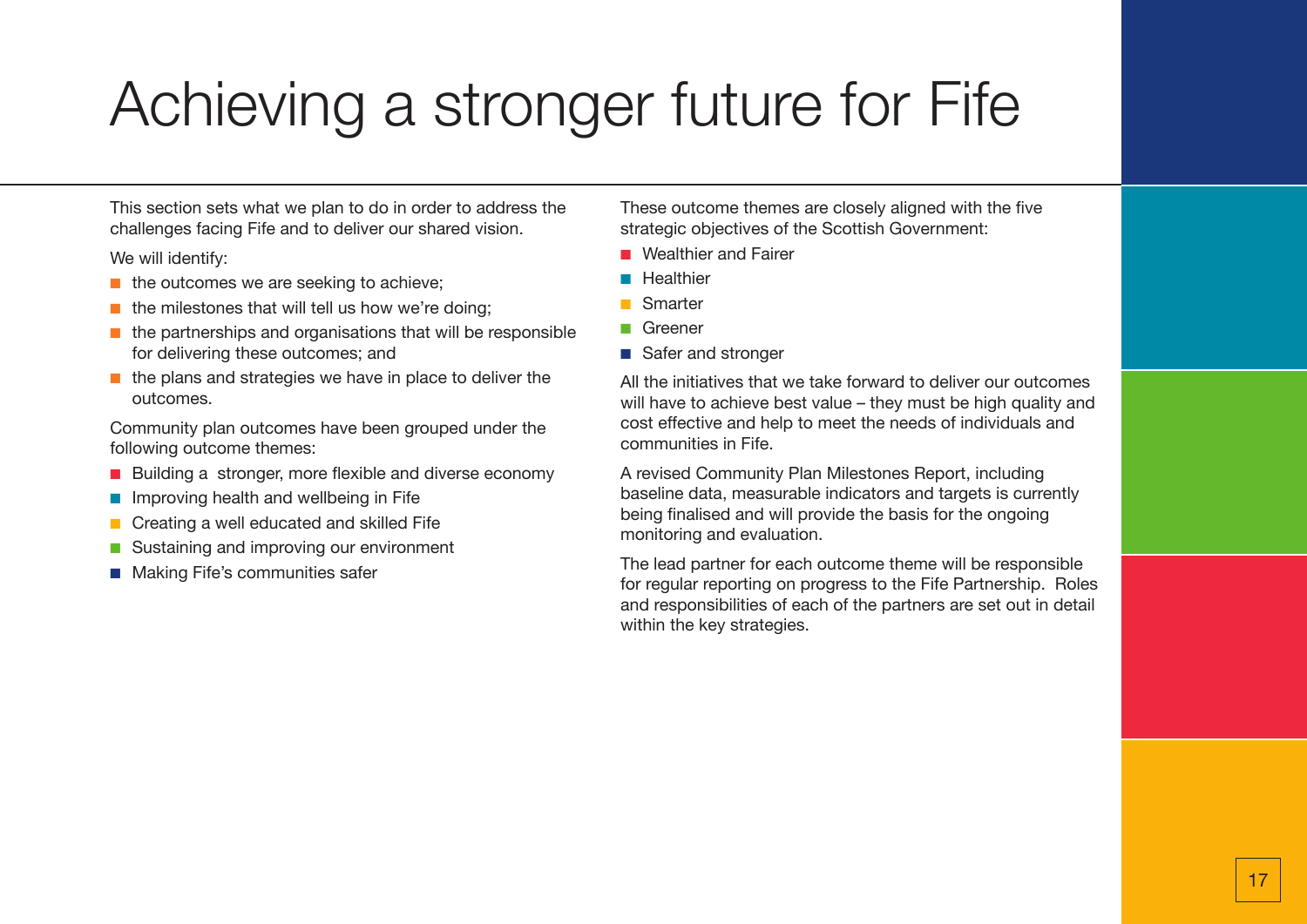## Building a Stronger, More Flexible and Diverse Economy

| <b>Outcomes</b>                                          | How we know we are achieving the outcome                                                                                                                                                                                                                                                             | <b>Lead Partner</b>                                                                                                                                                                                                                          |  |
|----------------------------------------------------------|------------------------------------------------------------------------------------------------------------------------------------------------------------------------------------------------------------------------------------------------------------------------------------------------------|----------------------------------------------------------------------------------------------------------------------------------------------------------------------------------------------------------------------------------------------|--|
| A dynamic<br>business base<br>and a skilled<br>workforce | More new businesses<br>$\blacksquare$ Higher productivity<br>More larger businesses                                                                                                                                                                                                                  | Scottish Enterprise Fife<br><b>Lead Partnership</b><br><b>Fife Economic Forum</b><br><b>Partners</b>                                                                                                                                         |  |
| <b>Success in key</b><br>sectors of the<br>economy       | Less of working age population without qualifications<br>Progress towards 10,000 additional jobs across key<br>sectors<br>■ Higher productivity by sector (construction,<br>manufacturing and services)<br>Reduced retail expenditure outside Fife<br>Higher visitor numbers and expenditure in Fife | <b>Fife Council (Education, Transportation,</b><br>Community, and Development Services)<br>Further and Higher Education Sector<br>Fife Chamber of Commerce and Enterprise<br>E Federation of Small Businesses Fife<br><b>Job Centre Plus</b> |  |
| A knowledge<br>economy                                   | Higher inward investment levels<br>Higher employment in knowledge industries<br>More graduates in the workforce                                                                                                                                                                                      | ■ Communities Scotland<br><b>Business Gateway Fife</b><br>Voluntary sector<br>■ VisitScotland                                                                                                                                                |  |
| Pathways to<br>employment                                | ■ Higher employment rate<br>Fewer 16-19 year olds not in employment, education<br>or training<br>$\blacksquare$ Fewer adults not in work                                                                                                                                                             | Fife Constabulary<br><b>Key Strategies</b><br>Growing Fife's Future: An Economic<br>Development Strategy for Fife 2005-15                                                                                                                    |  |
| <b>Investment for</b><br>growth                          | Greater employment land take-up<br>More jobs through supported business development<br>initiatives and inward investment<br>• Population growth<br>Development of a new Forth crossing                                                                                                               | Local Transport Strategy 2006-2026<br>Fife Structure Plan 2006-2026                                                                                                                                                                          |  |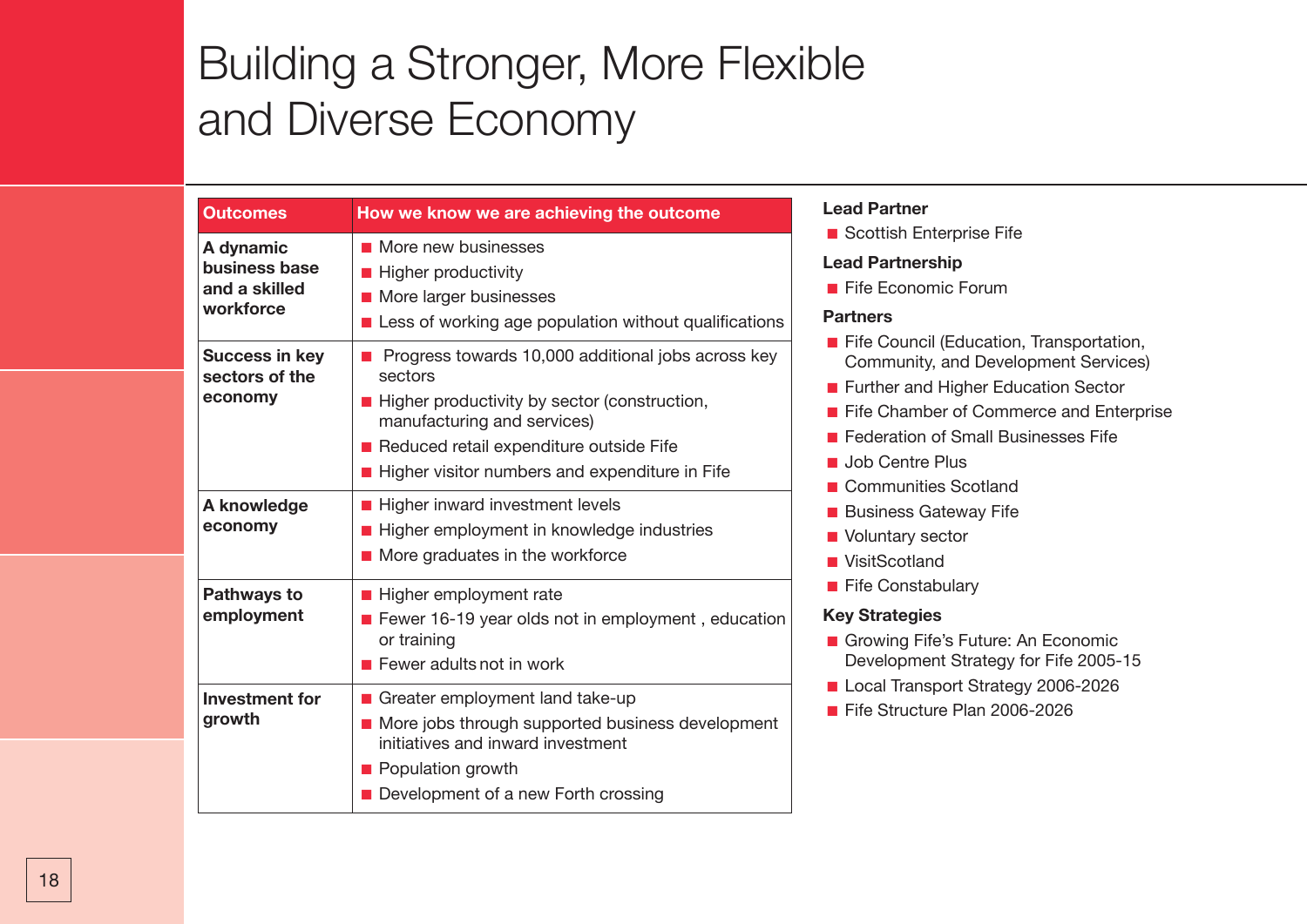## A Well Educated and Skilled Fife

| <b>Outcomes</b>                                 | How we know we are achieving the outcome                                                                                                                                                                                                                                                |
|-------------------------------------------------|-----------------------------------------------------------------------------------------------------------------------------------------------------------------------------------------------------------------------------------------------------------------------------------------|
| <b>Supporting</b><br>early years<br>development | Positive Her Majesty's Inspectorate of Education<br>(HMIe) inspection results for nursery and primary<br>schools<br>Smaller class sizes in primary schools<br>Improved pre-school provision                                                                                             |
| <b>Improved</b><br>educational<br>attainment    | Positive Her Majesty's Inspectorate of Education<br>(HMIe) inspection results for secondary schools<br>Improved 5 to 14 years results<br>Improved SQA attainment results at Standard<br>Grade and Higher Grade, especially for looked-after<br>children, boys and lowest performing 20% |
| <b>Improved</b><br>educational<br>achievement   | • Positive inspection results for Community Learning<br>and Further Education<br>Greater range, accessibility and impact of<br>achievement opportunities                                                                                                                                |

#### **Lead Partner**

■ Fife Council (Education Service)

#### **Lead Partnership**

■ Children's Services Group

#### **Other Partnerships**

- Fife Economic Forum
- Sustainable Communities Group
- Child Protection Committee

#### **Partners**

- Fife Council (Community and Development Services)
- Scottish Enterprise Fife
- Further and higher education sector
- Communities Scotland
- Voluntary sector
- Fife Constabulary

#### **Key Strategies**

- Children's Services Plan 2005-2008
- Growing Fife's Future: An Economic Development Strategy for Fife 2005-15
- Fife Community Learning and Development Strategy 2004-2007
- Fife Council Education Service Plan 2007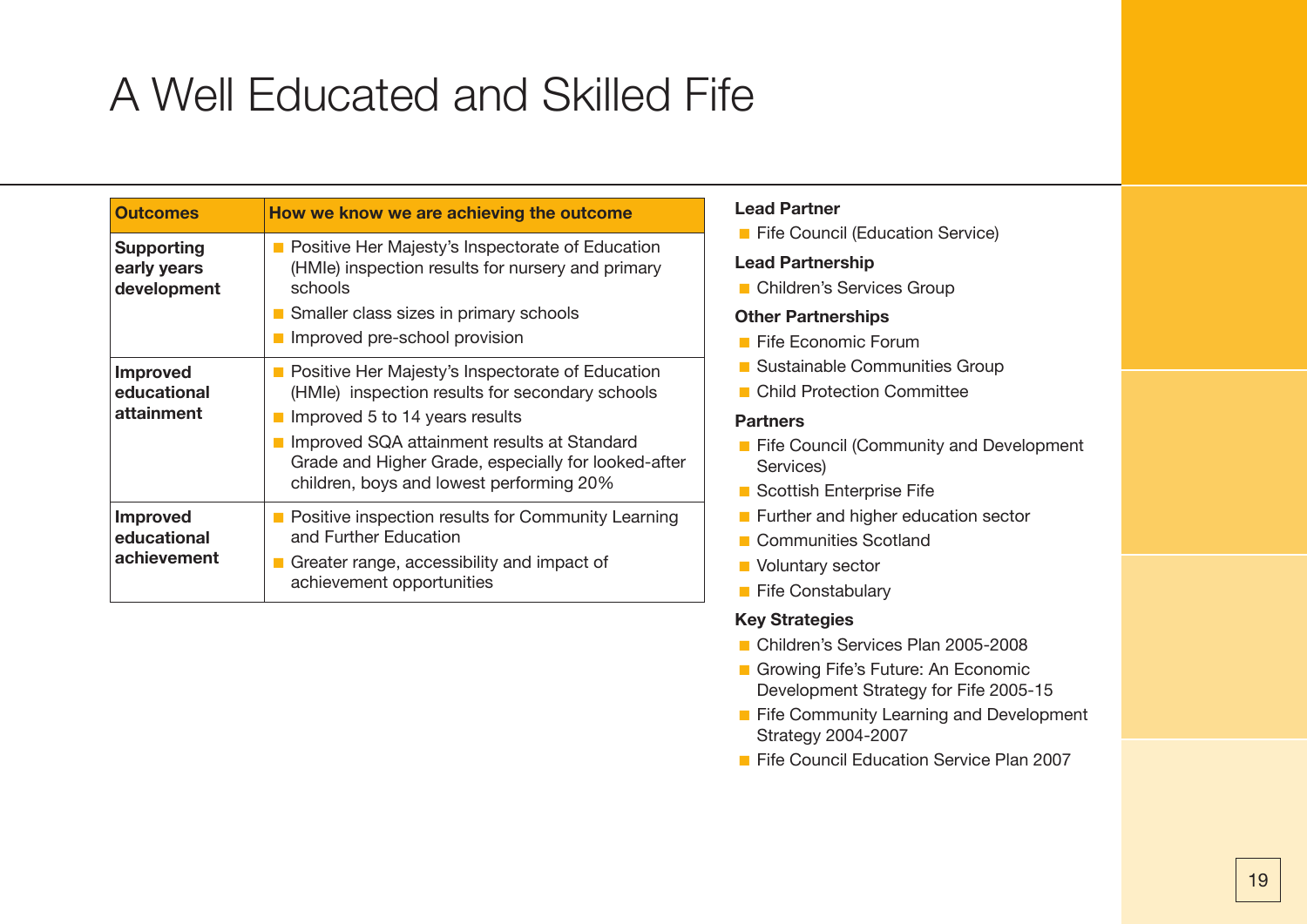## Improving Health and Wellbeing In Fife

| <b>Outcomes</b>                                                | How we know we are achieving the outcome                                                                                                                                                                                                                                                                                                                                                                                                          | <b>Lead Partner</b>                                                                                                                                                                                                                                                              |
|----------------------------------------------------------------|---------------------------------------------------------------------------------------------------------------------------------------------------------------------------------------------------------------------------------------------------------------------------------------------------------------------------------------------------------------------------------------------------------------------------------------------------|----------------------------------------------------------------------------------------------------------------------------------------------------------------------------------------------------------------------------------------------------------------------------------|
| <b>Reduced health</b><br>inequalities                          | Reduction of the gap in health between different<br>communities in Fife in relation to premature mortality,<br>smoking during pregnancy, dental health and low<br>birth weight babies.<br>Better health and wellbeing in regeneration areas                                                                                                                                                                                                       | <b>NHS</b> Fife<br><b>Lead Partnership</b><br>Fife Health and Wellbeing Alliance<br><b>Other Partnerships</b><br><b>Health and Social Care Partnership</b>                                                                                                                       |
| <b>Healthier</b><br>environments<br>and community<br>wellbeing | Greater sustainability, energy efficiency and quality<br>within Fife's housing stock<br>More good quality affordable homes<br>Improved access to Fife's housing stock<br>More people satisfied with their local area<br>Vulnerable people (including older people, young<br>people and children) supported in their communities.<br>Fewer people abusing drugs and alcohol<br>Greater participation in culture, leisure and<br>community activity | <b>Fife Housing Partnership</b><br><b>DAAT</b><br>■ Child Protection Committee<br><b>Partners</b><br>Fife Council (Community, Housing, Social<br>Work, and Education Services)<br>Communities Scotland<br>■ Voluntary Sector<br>Fife Constabulary<br>Registered social landlords |
| <b>Healthier</b><br>lifestyles                                 | <b>Better health and wellbeing among mothers and</b><br>babies<br>More positive health behaviours in young people<br>Example of Fewer people developing long-term conditions such<br>as diabetes, coronary heart disease, cancer and<br>respiratory disease<br>More people eating more healthily<br>More people who are physically active                                                                                                         | <b>Key Strategies</b><br>Joint Health Improvement Plan 2007-2010<br>Children's Services Plan 2005-2008<br>Local Housing Strategy 2003-2008<br>Fife Framework for Older People 2007<br>Health and Social Care Plan 2007-2011<br>DAAT Corporate Action Plan 2007-2008              |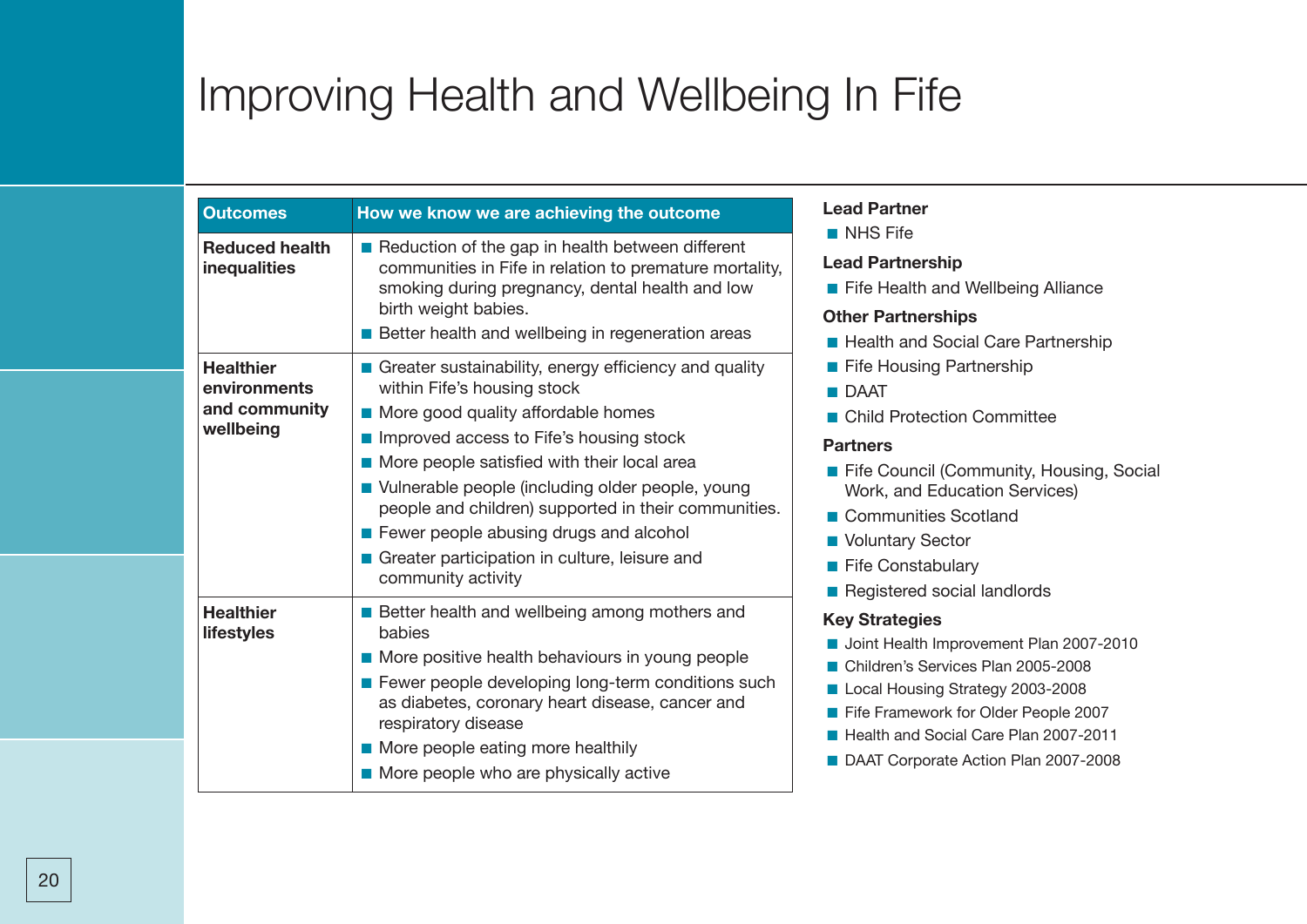## Sustaining and Improving Our Environment

| <b>Outcomes</b>                                                              | How we know we are achieving the outcome                                                                                                                                                                    |  |
|------------------------------------------------------------------------------|-------------------------------------------------------------------------------------------------------------------------------------------------------------------------------------------------------------|--|
| Less waste                                                                   | Less biodegradable waste going to landfill<br>More recycling                                                                                                                                                |  |
| <b>Better local</b><br>environments<br>and a sustainable<br>natural heritage | Better environmental awareness<br>Improved cleanliness index<br>Less derelict land<br>Better access to quality green space<br>Maintained and enhanced species diversity<br>Improvements in habitat coverage |  |
| More sustainable                                                             | Lower carbon emissions associated with travel                                                                                                                                                               |  |
| transportation                                                               | Greater use of public transport                                                                                                                                                                             |  |
| <b>Lower CO2</b>                                                             | Lower C02 emissions from energy use                                                                                                                                                                         |  |
| emissions from                                                               | Lower residential energy use per household                                                                                                                                                                  |  |
| energy use                                                                   | Lower energy use in the public sector                                                                                                                                                                       |  |
| Better water, air                                                            | Higher quality of bathing water                                                                                                                                                                             |  |
| and land quality                                                             | Better air and river quality                                                                                                                                                                                |  |

#### **Lead Partner**

■ Fife Council (Environmental Services)

#### **Lead Partnership**

■ Fife Environmental Network

#### **Other Partnerships**

■ Fife Coast and Countryside Trust

#### **Partners**

- Fife Council (All services)
- Fife Local Biodiversity Partnership
- Greenspace Scotland
- Scottish Enterprise Fife
- Scottish Environmental Protection Agency
- Scottish Natural Heritage
- Scottish Water
- Frae Fife
- NHS Fife
- St Andrews University
- Lauder College

#### **Key Strategies**

- TAPIF Environmental Strategy for Fife 2003-2006
- Fife Council Structure plan 2006-2026
- Local Transport Strategy 2006-2026
- Fife Area Waste Plan 2003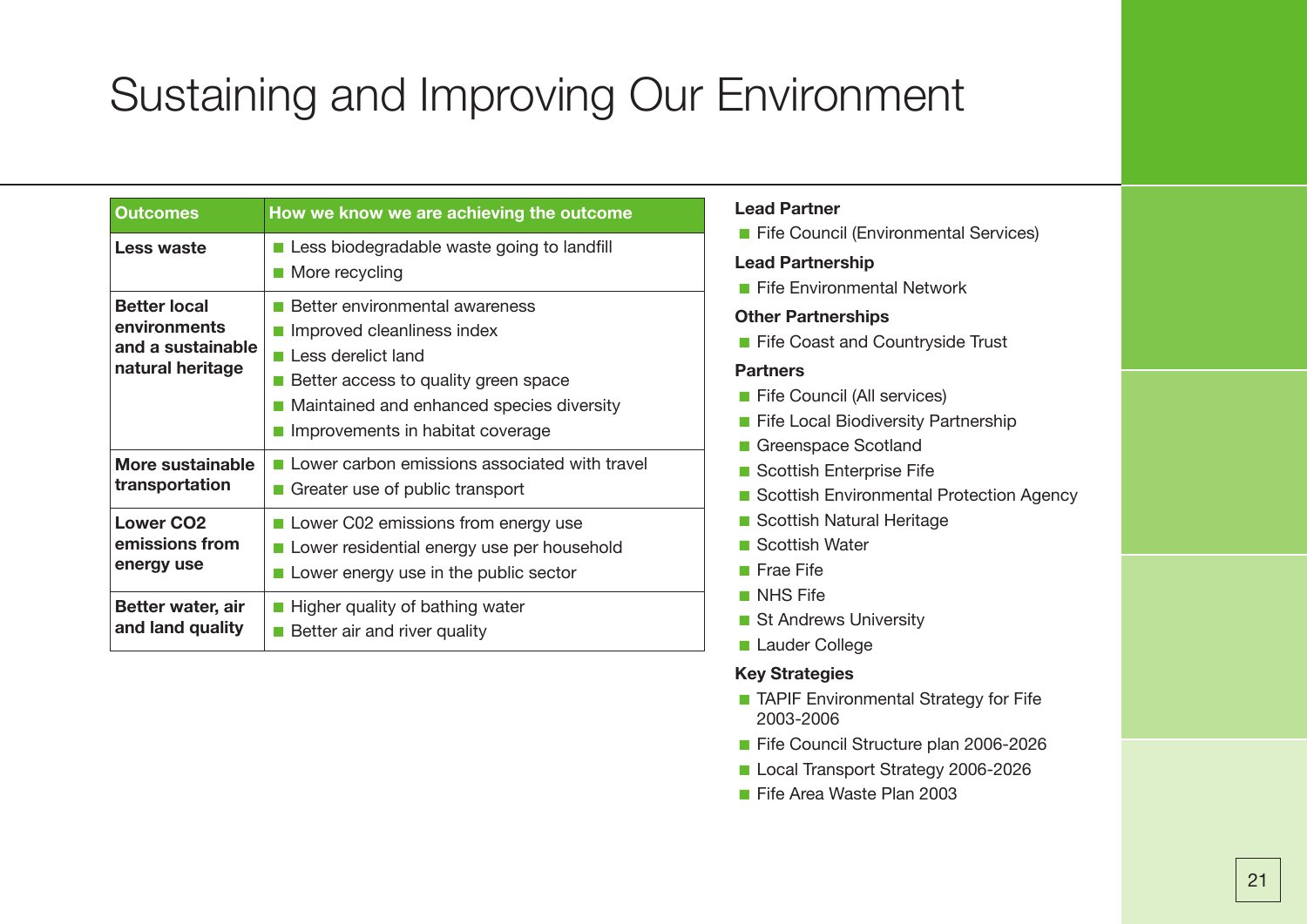## Making Fife's Communities Safer

| <b>Outcomes</b>                                                             | How we know we are achieving the outcome                                                                                                                                                              | <b>Lead Partner</b>                                                                                                                                                                                                                                                                                                                                                                                                                                                                                                        |
|-----------------------------------------------------------------------------|-------------------------------------------------------------------------------------------------------------------------------------------------------------------------------------------------------|----------------------------------------------------------------------------------------------------------------------------------------------------------------------------------------------------------------------------------------------------------------------------------------------------------------------------------------------------------------------------------------------------------------------------------------------------------------------------------------------------------------------------|
| Less crime and<br>fear of crime                                             | Residents feeling safer<br><b>Example 1</b> Less domestic housebreaking<br>Better police clear up rates for violent crime<br><b>Better joint reporting of hate crime</b>                              | <b>Fife Constabulary</b><br><b>Lead Partnership</b><br>Fife Community Safety Partnership,<br><b>Other Partnerships</b><br>Fife Drug and Alcohol Action Team,                                                                                                                                                                                                                                                                                                                                                               |
| <b>Less antisocial</b><br>and nuisance<br>behaviour                         | Less antisocial behaviour by reducing:<br>Vandalism<br><b>Street Disorder</b><br>Noise Nuisance<br>Alcohol and drug related crime<br>Less youth offending                                             | Fife Domestic and Sexual Abuse Partnership<br>Fife Child Protection Committee<br>Fife and Forth Valley Community Justice<br>Authority<br><b>Partners</b><br>Fife Council (All services)<br><b>Fife Fire and Rescue Service</b><br><b>NHS</b> Fife<br>Voluntary sector<br>Registered Social Landlords<br><b>Key Strategies</b><br>■ Fife Community Safety Strategy: Making Fife<br>Safer 2003-2007<br>Children's Services Plan 2005-2008<br>Criminal Justice Strategic Plan 2007<br>Antisocial Behaviour Strategy 2005-2008 |
| Less abuse of<br>women and<br>children                                      | Better provision, protection and prevention in relation<br>to sexual and domestic abuse<br>Improved awareness, co-operation and prevention in<br>relation to the abuse, neglect and harm of children. |                                                                                                                                                                                                                                                                                                                                                                                                                                                                                                                            |
| <b>Fewer Injuries</b><br>and losses of life<br>in homes and on<br>the roads | Fewer people killed or seriously injured as a result of<br>road crashes, especially young people.<br>Fewer injuries and less loss of life because of<br>accidents or fire in the home                 |                                                                                                                                                                                                                                                                                                                                                                                                                                                                                                                            |

- Road Safety Strategy 2003-2007
- Policing Plan 2007-2008
- Fife Child Protection Committee Annual Plan 2007-2008
- Fife Domestic and Sexual Abuse Partnership Shared Understanding and Action Plan 06-08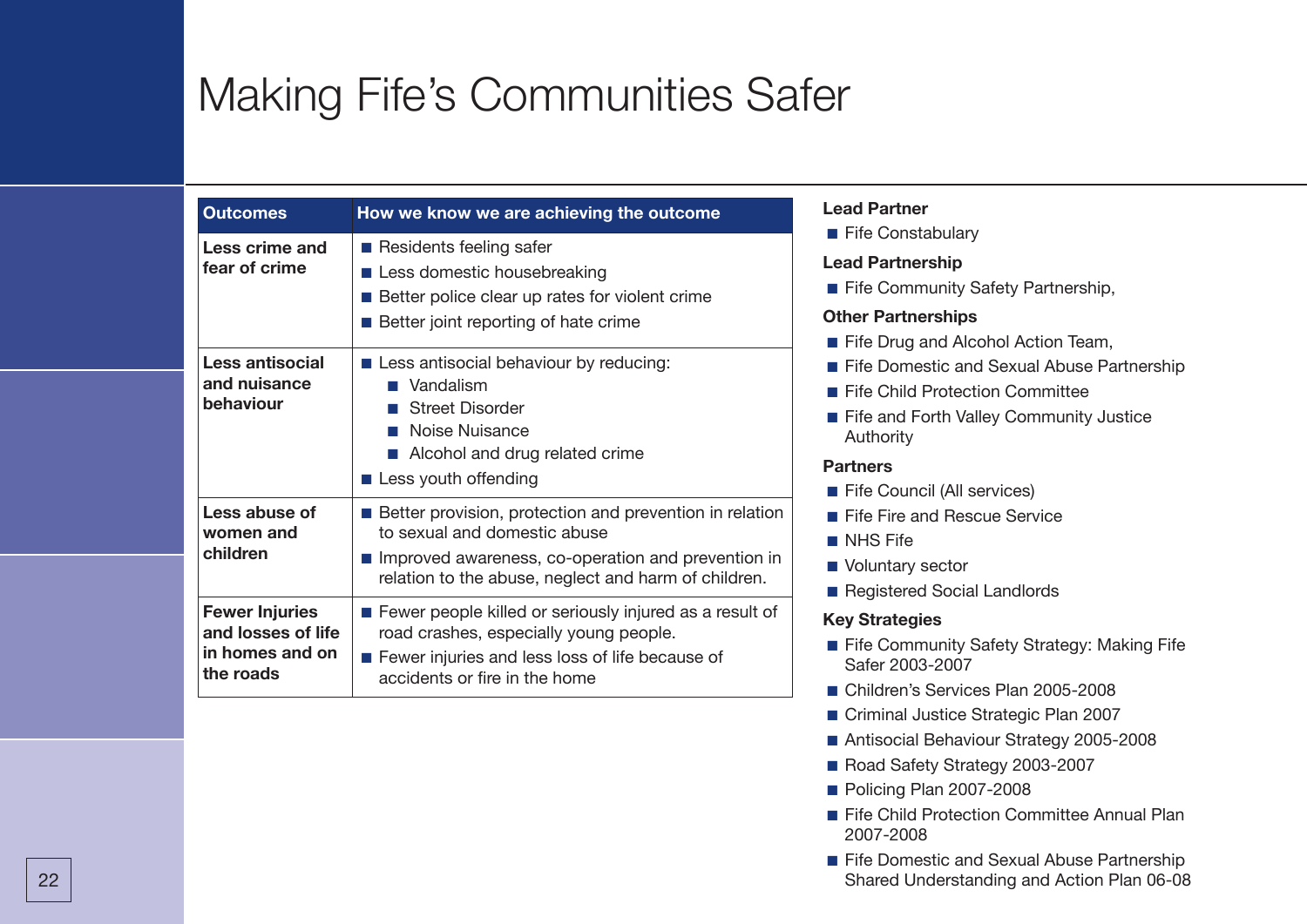# Working together to improve services

Delivering a Stronger Future for Fife will depend on public, private and voluntary sector partners working together effectively and with their local communities, both within Fife and beyond.

Fife has strong regional, national and international ties. These links will need to be strengthened and developed if Fife is to continue to flourish as Scotland's third largest local authority area.

Public and voluntary sector services provide a foundation for the well-being and quality of life of everyone living and working in Fife. Public agencies spend over £1.6 billion every year on services in Fife. The voluntary sector also attracts additional funding into the region. If we are to achieve our aspirations for Fife and provide high quality and cost effective services, we have to ensure that all these resources are used effectively.

Wherever possible, public agencies will co-operate to ensure that their activities, resources and systems fit together in the best possible way in order to meet the expectations of their customers.

The Fife Partnership was established to encourage effective working among partner organisations and to oversee the delivery of the community plan.

The delivery of the community plan is co-ordinated and delivered through the partners and through specific partnerships

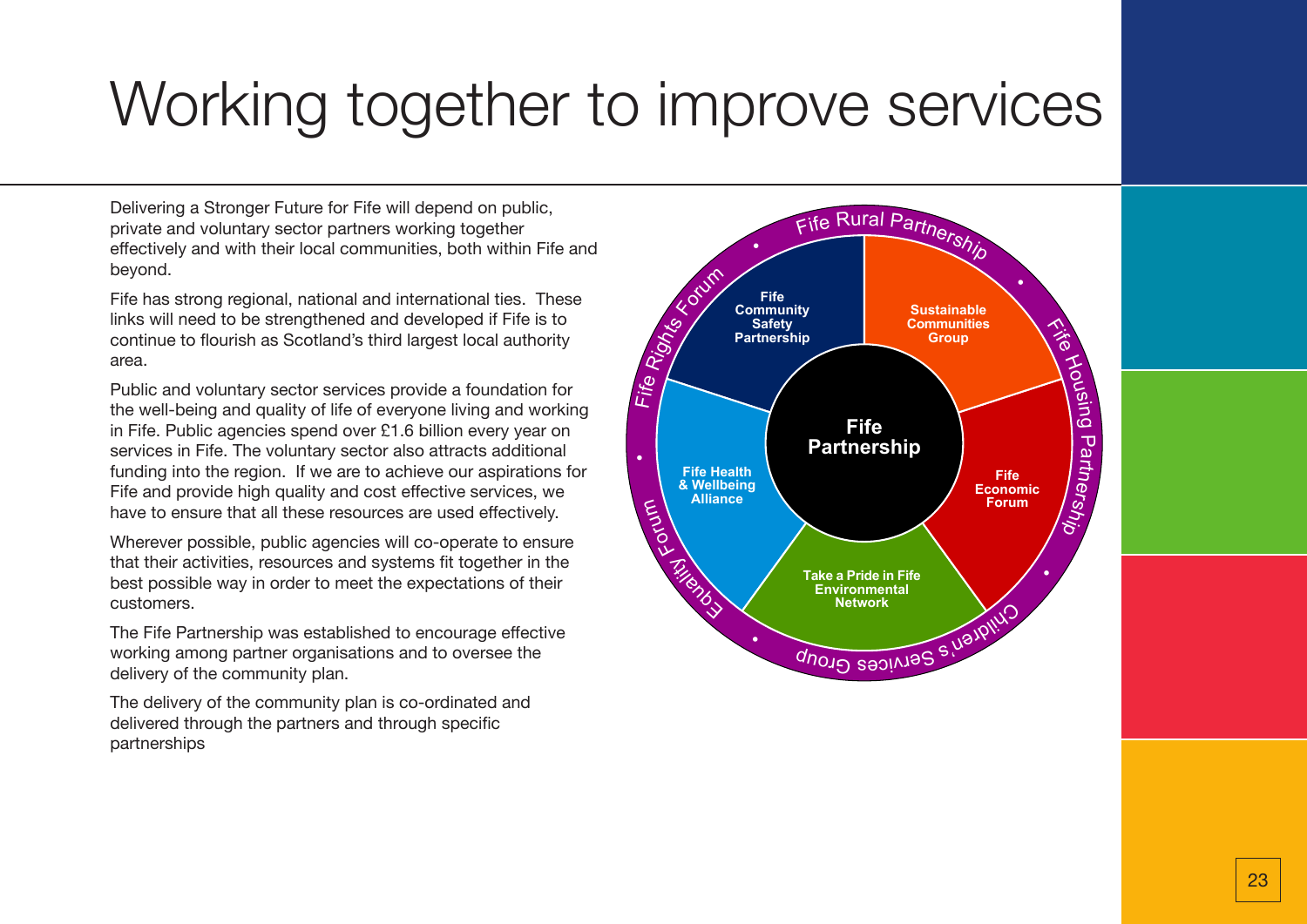## Fife Partnership Structure

The **Sustainable Communities Group** is responsible for overseeing the regeneration elements within the Community Plan through Fife's Regeneration Outcome Agreement. The four remaining strategic partnerships each have lead responsibility for a specific Outcome Theme within the Plan.

As well as the five main strategic partnerships, Fife Partnership also oversees the work of a broad range of partnerships responsible for developing action on cross-cutting themes and issues.

The **Children's Services Group** is a multi-agency group, which co-ordinates and oversees Fife's Integrated Children's Services Plan.

**Fife Housing Partnership** provides a single forum through which investors, planning agencies, housing providers, tenants and other relevant organisations can participate in the planning and development of effective ways to meet housing and related needs in Fife. It currently invests £113 million per year to improve the supply and quality of housing and housing services.

The **Fife Rights Forum** takes the lead in developing the rights and advice strategy for Fife.

The **Fife Rural Partnership** has the lead role in taking forward the community plan commitment to improve the quality of life in rural Fife.

The Fife Partnership is currently reviewing the work of the **Fife Equality Forum** to ensure that partners work together effectively to tackle inequality and discrimination.

The **Fife Child Protection Committee** is the key local body for developing and implementing child protection strategy across **and between agencies.** 24

The Fife Partnership also manages an action programme that aims to help partners work better together. This programme aims to promote:

- Effective reporting on progress in delivering the community plan
- Better value through shared services
- Better joint working in recruitment and training
- Information sharing between partners
- Better understanding of community planning
- Shared approaches to community engagement and local community planning.

The action programme is managed by the Community Planning Implementation Group (CPIG) and is delivered by a number of joint agency task groups.

By 2010 we aim to firmly establish the following as a key principle in Fife:

*'To deliver services as efficiently and effectively as possible, irrespective of which service is responsible for their delivery.'*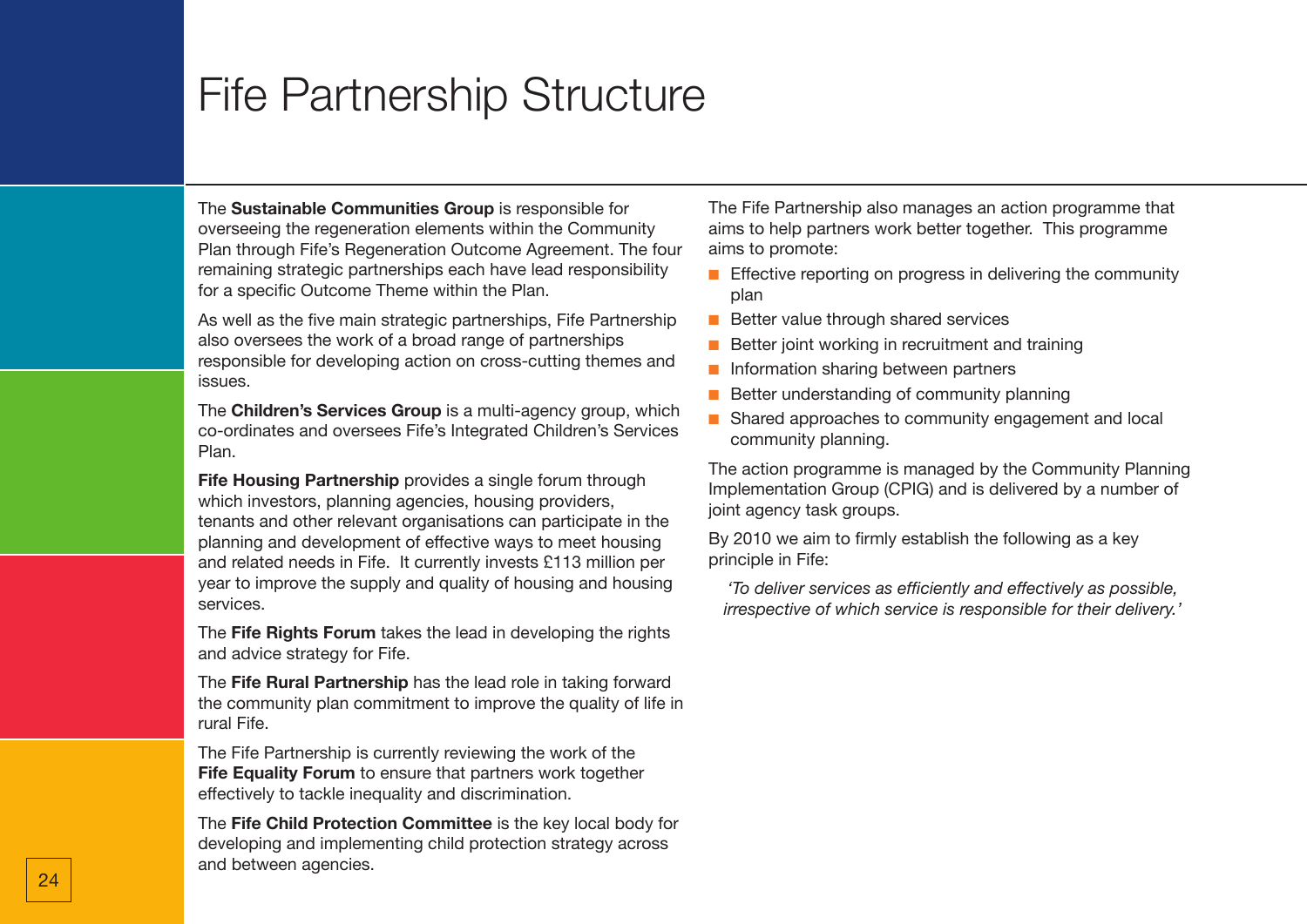# How we'll check on progress

It is important that we regularly monitor our progress in delivering the outcomes set out in the community plan.

The Fife Partnership will therefore review the progress being made within each outcome theme through regular reports from lead partners and partnerships.

We shall also report annually on our progress in delivering the community plan outcomes through the State of Fife Report. Partners will also report on their contribution to the delivery of the plan through their own annual reports.

Partners and partnerships will also carry out regular performance management reviews using self assessment tools based on the European Foundation for Quality Management (EFQM) model.

We shall undertake a major review the community plan in 2010 in close consultation with Fife's communities and other stakeholders.